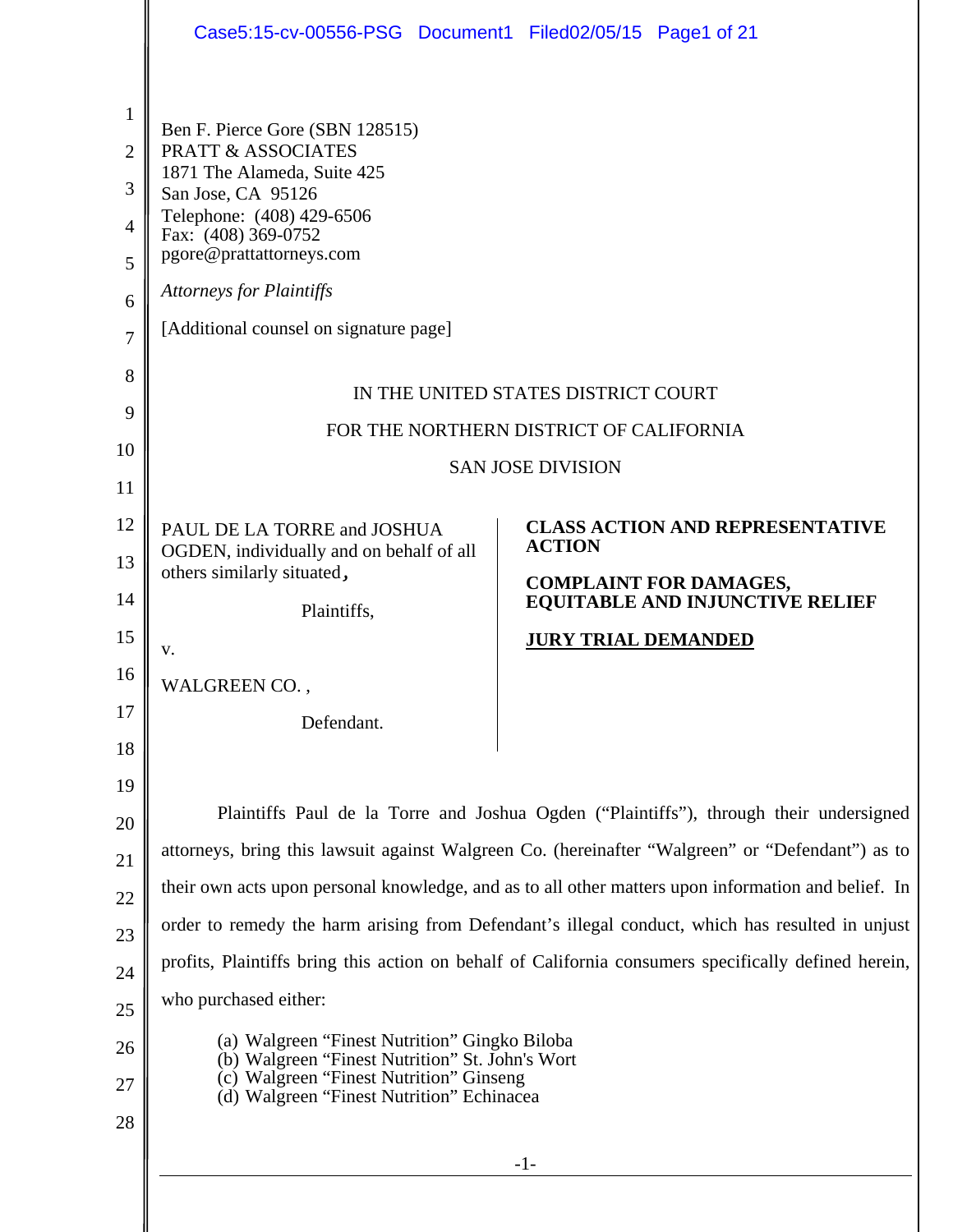1

∥

### **INTRODUCTION**

| $\overline{2}$ |                                                                                                     |
|----------------|-----------------------------------------------------------------------------------------------------|
| 3              | On February 2, 2015, New York Attorney General Eric T. Schneiderman sent a<br>1.                    |
| $\overline{4}$ | demand letter to Walgreen Co. President Alexander Gourlay, ordering Walgreen Co. to                 |
| 5              | immediately cease and desist engaging in the sale of adulterated and mislabeled herbal dietary      |
| 6<br>7         | supplements. These products included various Walgreen "Finest Nutrition" supplements,               |
| 8              | including Walgreen "Finest Nutrition" Gingko Biloba, Walgreen "Finest Nutrition" St. John's         |
| 9              | Wort, Walgreen "Finest Nutrition" Ginseng, and Walgreen "Finest Nutrition" Echinacea ("the          |
| 10             | Misbranded Walgreen "Finest Nutrition" Products") that either could not be verified to contain the  |
| 11             | labeled substance, or which were found to contain ingredients not listed on the labels.             |
| 12             | 2.<br>Attorney General Schneiderman requested that Walgreen Co. provide detailed                    |
| 13<br>14       | information relating to the production, processing and testing of herbal supplements sold at their  |
| 15             | stores, as well as set forth a thorough explanation of quality control measures in place.           |
| 16             | The Attorney General's letter expressly warned Defendant that, "contamination,<br>3.                |
| 17             | substitution and falsely labeling herbal products constitute deceptive business practices and, more |
| 18             | importantly, present considerable health risks for consumers." (Exhibit 1, Attorney General Letter  |
| 19             | to Walgreen Co.).                                                                                   |
| 20             | The letter came as DNA testing, performed as part of an ongoing investigation by<br>$\overline{4}$  |
| 21<br>22       | the Attorney General's Office, revealed that all of the products purchased by Plaintiffs in this    |
| 23             | cause tested negative for the ingredient listed on the front of the package.                        |
| 24             | An expert in DNA barcoding technology, Dr. James A. Schulte II of Clarkson<br>5.                    |
| 25             | University in Potsdam, N.Y., was hired by the Attorney General's office to perform the testing.     |
| 26             |                                                                                                     |
| 27             | DNA barcodes are short genetic markers in an organism's DNA and are used to<br>6.                   |
| 28             | identify it as belonging to a particular species. Barcodes provide an unbiased, reproducible        |
|                | $-2-$                                                                                               |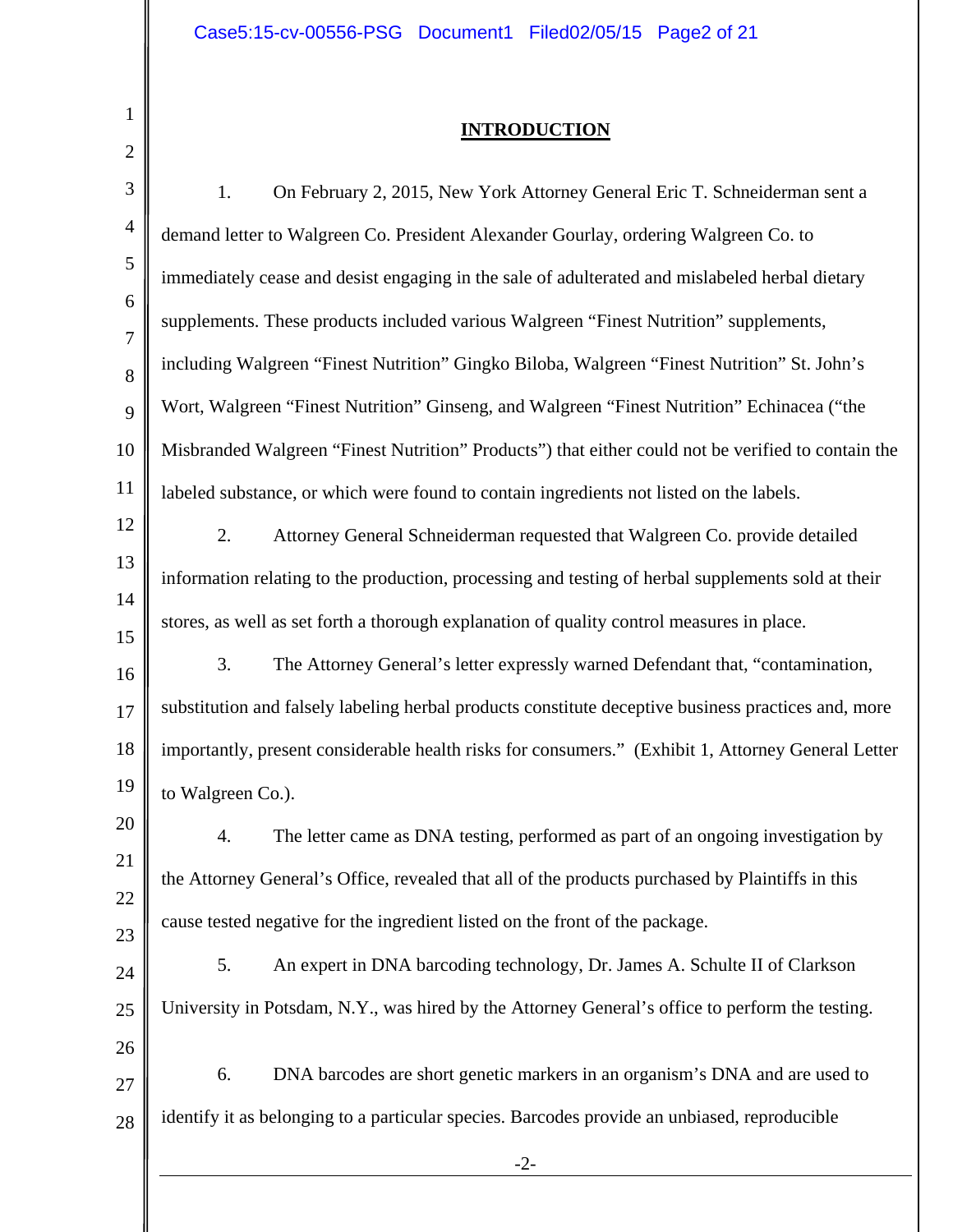| $\mathbf{1}$   | method of species identification. Barcodes can be used to determine the exact plant species being                                                                                          |
|----------------|--------------------------------------------------------------------------------------------------------------------------------------------------------------------------------------------|
| $\mathbf{2}$   | tested.                                                                                                                                                                                    |
| 3              | All of the Misbranded Walgreen "Finest Nutrition" Products tested negative for the<br>7.                                                                                                   |
| $\overline{4}$ | advertised package contents. In reality, they contained garlic, rice or material originating from the                                                                                      |
| 5<br>6         | daisy family, and none of the gingko biloba, St. John's wort, ginseng, or echinacea claimed on the                                                                                         |
| $\tau$         | products' labels.                                                                                                                                                                          |
| $8\,$          | 8.<br>Plaintiffs relied on Defendant's representations that the Misbranded Walgreen                                                                                                        |
| 9              | "Finest Nutrition" Products were what they purported to be: supplements containing gingko                                                                                                  |
| 10             | biloba, St. John's wort, ginseng, or echinacea. Plaintiffs did not purchase Defendant's supplement                                                                                         |
| 11             | to ingest garlic, rice or material originating from the daisy family.                                                                                                                      |
| 12             | 9.<br>Studies conducted by the Centre for Biodiversity Genomics at the University of                                                                                                       |
| 13             | Guelph and others have previously alerted the dietary supplement industry to the fact that it is not                                                                                       |
| 14<br>15       | providing the public with authentic products without substitution, contamination or fillers.                                                                                               |
| 16             | (Exhibit 1)                                                                                                                                                                                |
| 17             | 10.<br>According to Attorney General Schneiderman:                                                                                                                                         |
| 18             | "this investigation makes one thing abundantly clear: the old adage 'buyer beware' may                                                                                                     |
| 19             | be especially true for consumers of herbal supplements," "The DNA test results seem to                                                                                                     |
| 20             | confirm long-standing questions about the herbal supplement industry. Mislabeling,<br>contamination, and false advertising are illegal. They also pose unacceptable risks to New           |
| 21             | York families—especially those with allergies to hidden ingredients. At the end of the day,<br>American corporations must step up to the plate and ensure that their customers are getting |
| 22             | what they pay for, especially when it involves promises of good health."                                                                                                                   |
| 23             | According to Arthur P. Grollman, M.D., Professor of Pharmacological Sciences at<br>11.                                                                                                     |
| 24             | Stony Brook University, "this study undertaken by Attorney General Schneiderman's office is a                                                                                              |
| 25             | well-controlled, scientifically-based documentation of the outrageous degree of adulteration in the                                                                                        |
| 26             | herbal supplement industry."                                                                                                                                                               |
| 27<br>28       |                                                                                                                                                                                            |
|                | $-3-$                                                                                                                                                                                      |
|                |                                                                                                                                                                                            |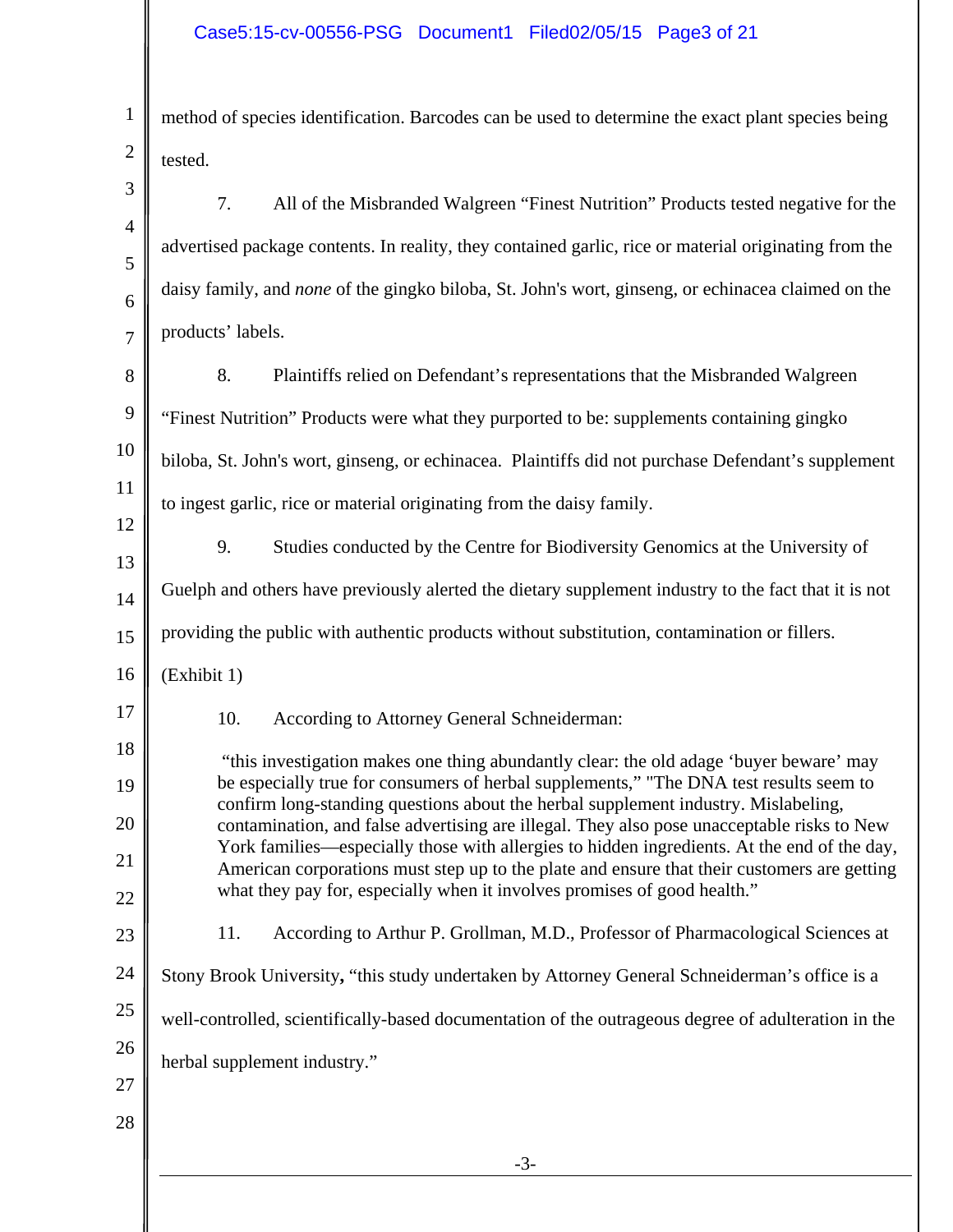| $\mathbf{1}$   | 12.<br>Using DNA barcoding technology to examine the contents of herbal supplements,                  |
|----------------|-------------------------------------------------------------------------------------------------------|
| $\mathbf{2}$   | the Attorney General focused on what appears to be Defendant's practice of substituting               |
| 3              | contaminants and fillers in the place of authentic product.                                           |
| $\overline{4}$ | 13.<br>The testing revealed that all of the retailers were selling a large percentage of              |
| 5<br>6         | supplements for which modern DNA barcode technology could not detect the labeled botanical            |
| $\overline{7}$ | substance.                                                                                            |
| 8              | If the producers of herbal supplements fail to identify all the ingredients on a<br>14.               |
| 9              | product's label, a consumer with food allergies, or who is taking medication for an unrelated         |
| 10             | illness, is taking a potentially serious health risk every time a contaminated herbal supplement is   |
| 11             | ingested.                                                                                             |
| 12             | 15.<br>Plaintiffs did not purchase Defendant's supplements to assume these risks and                  |
| 13             | would not have purchased Defendant's products if they had known they were contaminated and            |
| 14             | potentially dangerous.                                                                                |
| 15             |                                                                                                       |
| 16             | 16.<br>The Misbranded Walgreen "Finest Natural" Products were and are worthless as a                  |
| 17             | matter of law, failing to contain any of the advertised ingredients. A full return of the purchase    |
| 18             | price is warranted for the purchase of these supplements.                                             |
| 19             |                                                                                                       |
| 20             | <b>PARTIES</b>                                                                                        |
| 21             | Plaintiff Paul de la Torre is a resident of Los Gatos, California, who purchased<br>17.               |
| 22             | Defendant's misbranded and adulterated products in California during the four (4) years prior to      |
| 23             | the filing of this Complaint (the "Class Period"). Specifically, Plaintiff purchased the following of |
| 24<br>25       | Defendant's misbranded and adulterated products: Walgreen "Finest Nutrition" Gingko Biloba,           |
| 26             | Walgreen "Finest Nutrition" St. John's Wort, Walgreen "Finest Nutrition" Ginseng, and Walgreen        |
| 27             | "Finest Nutrition" Echinacea.                                                                         |
| 28             |                                                                                                       |
|                | $-4-$                                                                                                 |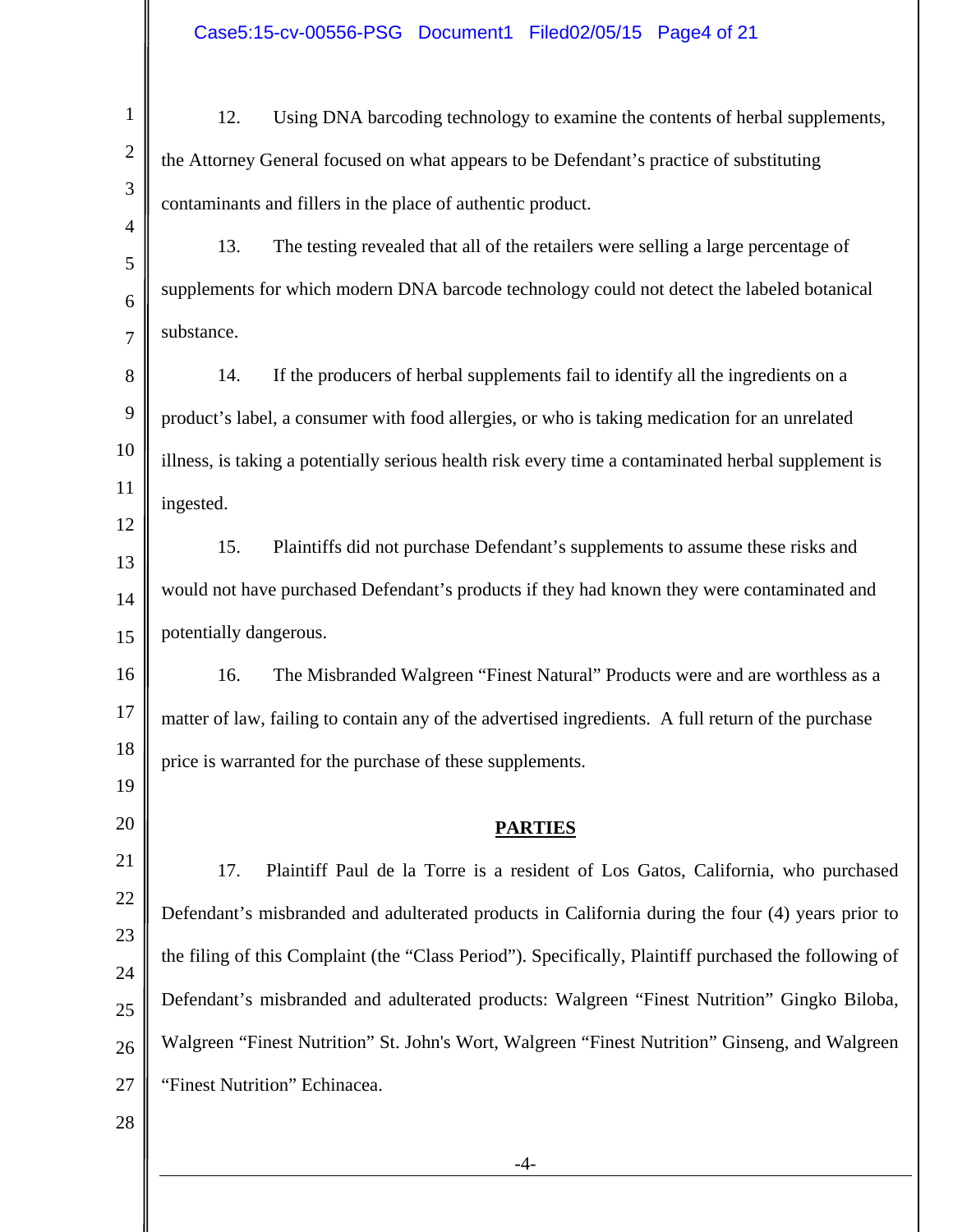## Case5:15-cv-00556-PSG Document1 Filed02/05/15 Page5 of 21

| 1              | Plaintiff Joshua Ogden is a resident of San Jose, California, who purchased<br>18.                |
|----------------|---------------------------------------------------------------------------------------------------|
| $\overline{2}$ | Defendant's misbranded and adulterated products in California during the Class Period.            |
| 3              | Specifically, Plaintiff purchased the following of Defendant's misbranded and adulterated         |
| $\overline{4}$ | products: Walgreen "Finest Nutrition" Gingko Biloba, Walgreen "Finest Nutrition" St. John's       |
| 5              | Wort, Walgreen "Finest Nutrition" Ginseng, and Walgreen "Finest Nutrition" Echinacea.             |
| 6              | Defendant Walgreen Co. is a foreign corporation with its headquarters at 200<br>19.               |
| $\tau$<br>8    | Wilmot Road, Deerfield, Illinois, 60015.                                                          |
| 9              |                                                                                                   |
| 10             | 20.<br>California law applies to all claims set forth in this Complaint because Plaintiffs live   |
| 11             | in California and purchased Defendant's products here. Also, Defendant sells products in          |
| 12             | California. The misconduct alleged herein was implemented in California and has a shared nexus    |
| 13             | with California. The formulation and execution of the unlawful practices alleged herein occurred  |
| 14             | in, or emanated from, California. Accordingly, California has significant contacts and/or a       |
| 15             | significant aggregation of contacts with the claims asserted by Plaintiffs and all Class members. |
| 16             | <b>JURISDICTION AND VENUE</b>                                                                     |
| 17             | 21.<br>This Court has original jurisdiction over this action under $28$ U.S.C. $\S$ 1332(d)       |
| 18             | because this is a class action in which: (1) there are over 100 members in the proposed class;    |
| 19             | (2) members of the proposed class have a different citizenship from Defendant; and (3) the claims |
| 20             | of the proposed class members exceed \$5,000,000 in the aggregate.                                |
| 21<br>22       | The Court has jurisdiction over the federal claim alleged herein pursuant to 28 U.S.C.<br>22.     |
| 23             | § 1331, because it arises under the laws of the United States.                                    |
| 24             | The Court has jurisdiction over the California claims alleged herein pursuant to 28<br>23.        |
| 25             | U.S.C. § 1367, because they form part of the same case or controversy under Article III of the    |
| 26             | United States Constitution.                                                                       |
| 27             |                                                                                                   |
| 28             |                                                                                                   |
|                | $-5-$                                                                                             |
|                |                                                                                                   |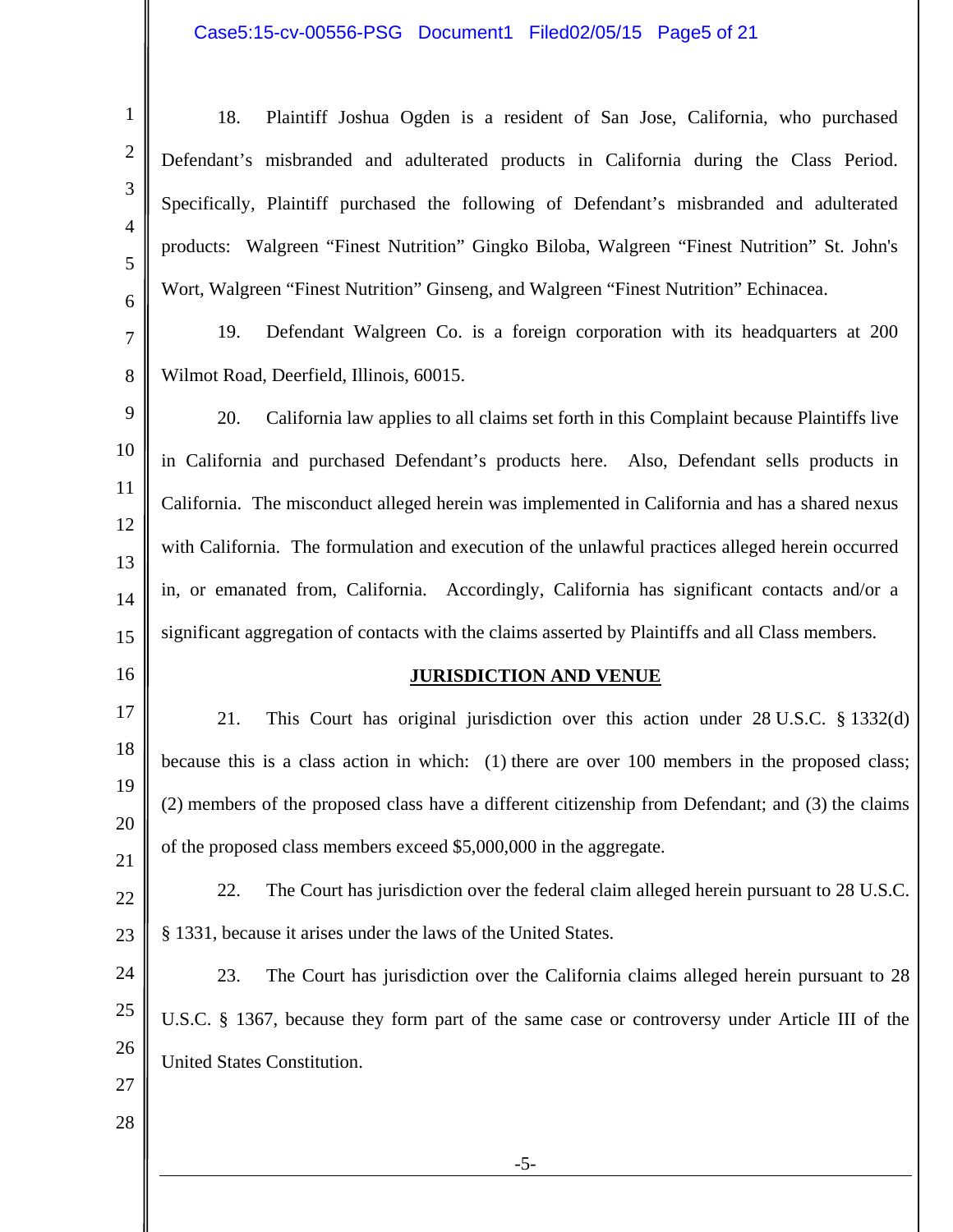1

2

3

4

15

24

24. Alternatively, the Court has jurisdiction over all claims alleged herein pursuant to 28 U.S.C. § 1332, because the matter in controversy exceeds the sum or value of \$75,000, and is between citizens of different states.

5 6 7 8 9 10 25. The Court has personal jurisdiction over Defendant because a substantial portion of the wrongdoing alleged in this Complaint occurred in California, Defendant is authorized to do business in California, has sufficient minimum contacts with California, and otherwise intentionally avails itself of the markets in California through the promotion, marketing and sale of merchandise, sufficient to render the exercise of jurisdiction by this Court permissible under traditional notions of fair play and substantial justice.

11 12 13 14 26. Because a substantial part of the events or omissions giving rise to these claims occurred in this District and because the Court has personal jurisdiction over Defendant, venue is proper in this Court pursuant to 28 U.S.C. § 1391(a) and (b).

### **FACTUAL ALLEGATIONS**

16 17 18 19 20 21 22 23 27. Plaintiffs Paul de la Torre and Joshua Ogden regularly purchased Walgreen "Finest Nutrition" Gingko Biloba, Walgreen "Finest Nutrition" St. John's Wort, Walgreen "Finest Nutrition" Ginseng and Walgreen "Finest Nutrition" Echinacea products during the past four years. 28. In so doing, Plaintiffs reasonably relied on the labels of the Misbranded Walgreen "Finest Nutrition" Products. That is, when Plaintiffs purchased, for example, Walgreen "Finest Nutrition" Gingko Biloba, they believed they were purchasing a product containing nothing but gingko biloba.

25 26 29. In reality, however, recent testing has revealed that Defendant's herbal supplements are not what they purport to be.

27 28 30. Specifically, Walgreen "Finest Nutrition" Gingko Biloba contains no gingko biloba, but instead contains oryza (rice); Walgreen "Finest Nutrition" St. John's Wort product contains no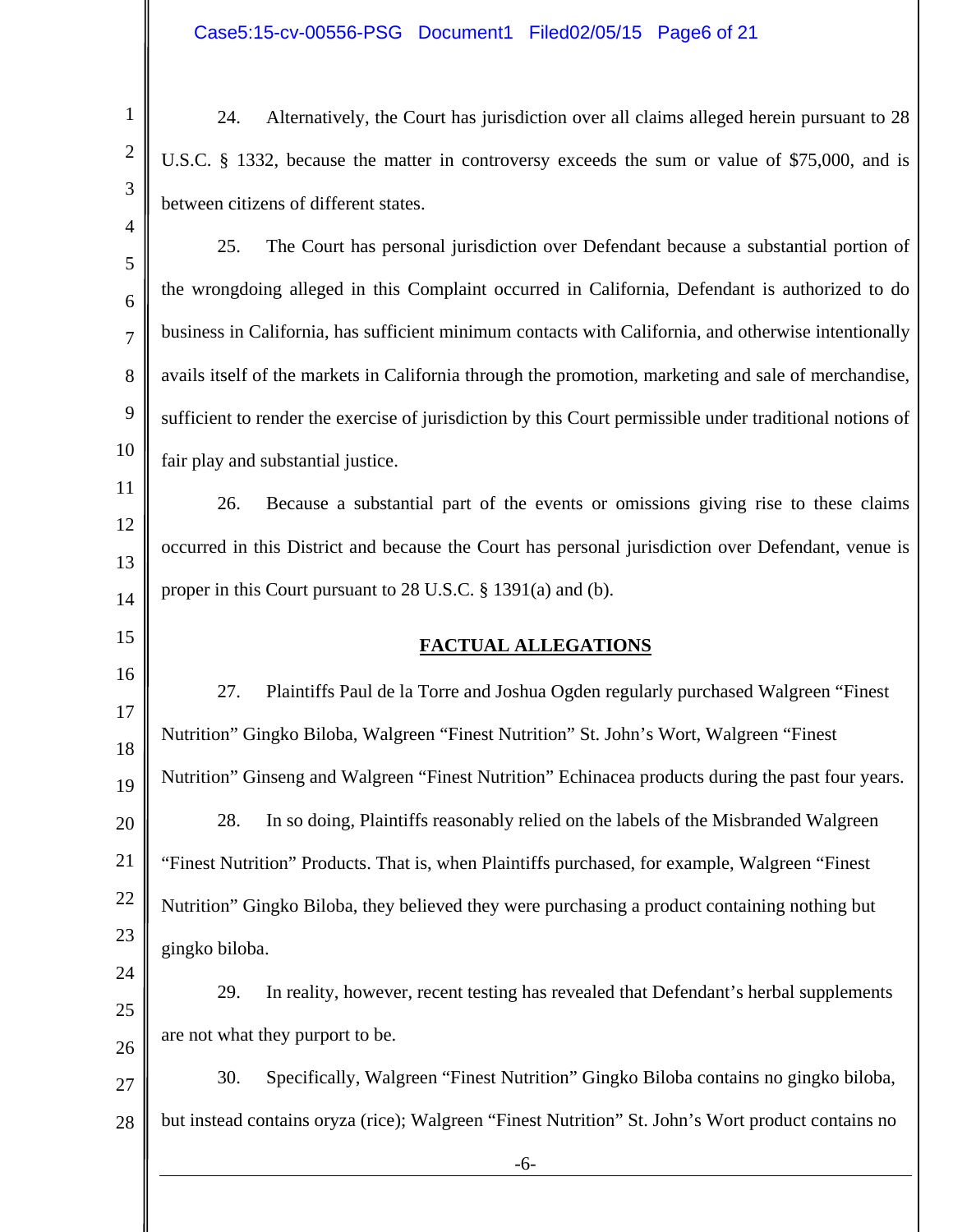## Case5:15-cv-00556-PSG Document1 Filed02/05/15 Page7 of 21

| 1                   | St. John's Wort, but instead contains oryza, allium (garlic), and dracaena (a tropical house plant); |
|---------------------|------------------------------------------------------------------------------------------------------|
| $\mathbf{2}$        | Walgreen "Finest Nutrition" Ginseng contains no ginseng, but instead contains allium and oryza;      |
| 3                   | and Walgreen "Finest Nutrition" Echinacea contains no echinacea, but instead contains allium and     |
| $\overline{4}$<br>5 | oryza.                                                                                               |
| 6                   | In other words, while Defendant purports to sell its customers herbal supplements, the<br>31.        |
| 7                   | supplements are a sham, containing none of the active ingredient promised in the product's name      |
| 8                   | and on the label.                                                                                    |
| 9                   | 32.<br>The adulterated and misbranded Walgreen "Finest Nutrition" Products are worthless.            |
| 10                  | A reasonable purchaser would believe that Defendant's products did in fact contain<br>33.            |
| 11                  | the ingredients listed on the labels.                                                                |
| 12                  | 34.<br>A reasonable purchaser would believe that Defendant's Walgreen "Finest Nutrition"             |
| 13                  | Gingko Biloba actually contained gingko biloba.                                                      |
| 14<br>15            | 35.<br>A reasonable purchaser would believe that Defendant's Walgreen "Finest Nutrition"             |
| 16                  | St. John's Wort actually contained St. John's wort.                                                  |
| 17                  | 36.<br>A reasonable purchaser would believe that Defendant's Walgreen "Finest Nutrition"             |
| 18                  |                                                                                                      |
| 19                  | Ginseng actually contained ginseng.                                                                  |
| 20                  | A reasonable purchaser would believe that Defendant's Walgreen "Finest Nutrition"<br>37.             |
| 21                  | Echinacea actually contained echinacea.                                                              |
| 22                  | Plaintiffs reasonably relied on Defendant's package labeling of its Misbranded<br>38.                |
| 23                  | Walgreen "Finest Nutrition" Products.                                                                |
| 24                  | 39.<br>At point of sale, Plaintiffs did not know, and had no reason to know, that Defendant's        |
| 25                  | Misbranded Walgreen "Finest Nutrition" Products were misbranded and adulterated as set forth         |
| 26<br>27            | herein. Plaintiffs would not have bought the Misbranded Walgreen "Finest Nutrition" Products had     |
| 28                  | they known the truth that the products contained none of the ingredients listed on the front of      |
|                     | $-7-$                                                                                                |
|                     |                                                                                                      |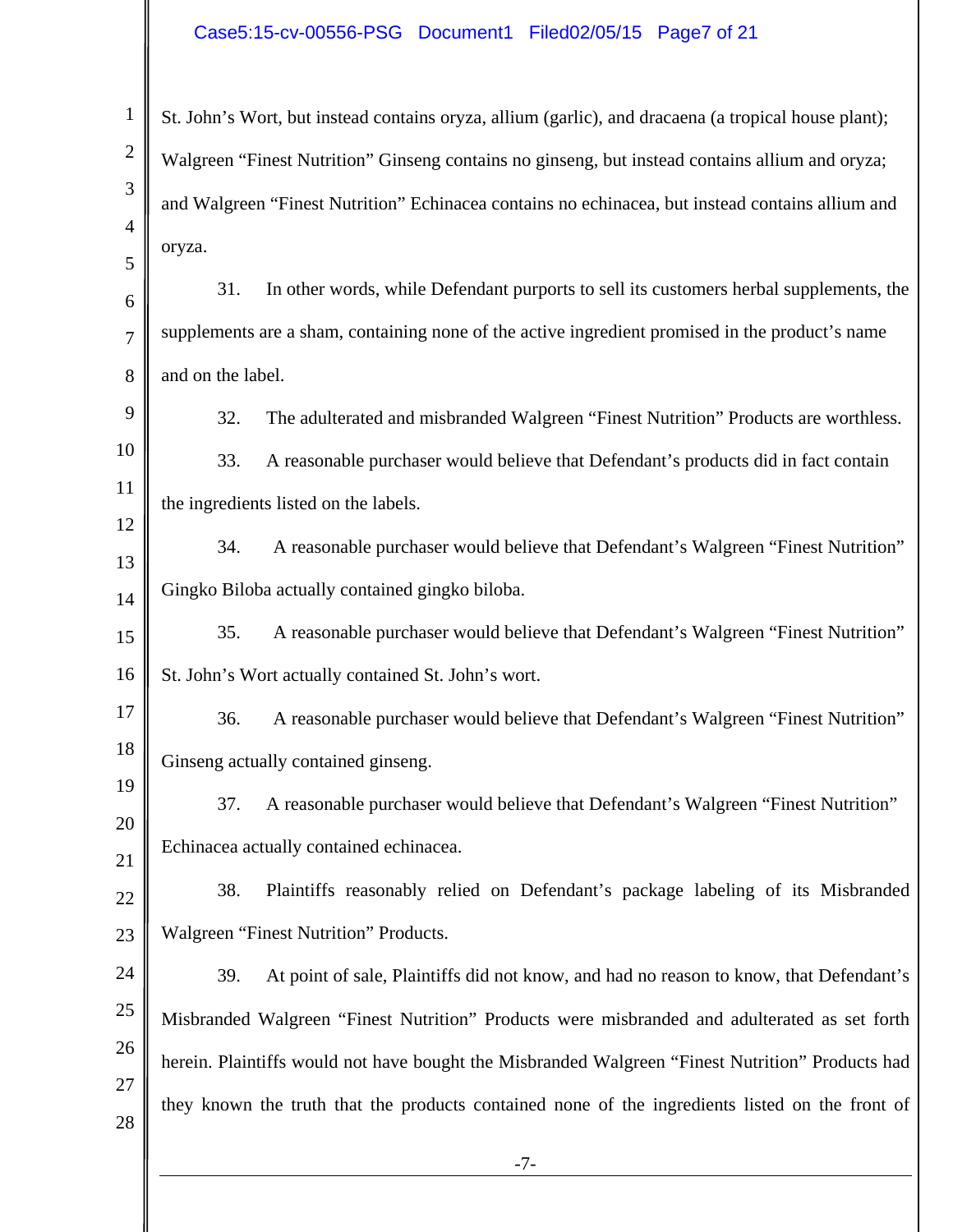## Case5:15-cv-00556-PSG Document1 Filed02/05/15 Page8 of 21

| 1      | package label.                                                                                                                                       |
|--------|------------------------------------------------------------------------------------------------------------------------------------------------------|
| 2      | 40.<br>As a result of Defendant's misrepresentations of content, Plaintiffs and thousands of                                                         |
| 3      | others in California purchased the products at issue.                                                                                                |
| 4      | 41.<br>Defendant's labeling as alleged herein is false and misleading and designed to                                                                |
| 5<br>6 | increase sales of the products at issue.                                                                                                             |
| 7      |                                                                                                                                                      |
|        | <b>CLASS ACTION ALLEGATIONS</b>                                                                                                                      |
| 8      | 42.<br>Plaintiffs bring this action as a class action pursuant to Federal Rule of Civil                                                              |
| 9      | Procedure $23(b)(2)$ and $23(b)(3)$ on behalf of the following classes:                                                                              |
| 10     | <b>California Class:</b> All persons in the state of California who, within the                                                                      |
| 11     | last four years, purchased any of Defendant Walgreen "Finest"<br>Nutrition" products including:                                                      |
| 12     |                                                                                                                                                      |
| 13     | Walgreen "Finest Nutrition" Gingko Biloba<br>(a)<br>Walgreen "Finest Nutrition" St. John's Wort<br>(b)<br><b>Walgreen "Finest Nutrition" Ginseng</b> |
| 14     | (c)<br>(d)<br>Walgreen "Finest Nutrition" Echinacea                                                                                                  |
| 15     |                                                                                                                                                      |
| 16     | 43.<br>The following persons are expressly excluded from the Class: (1) Defendant and its                                                            |
| 17     | subsidiaries and affiliates; (2) all persons who make a timely election to be excluded from the                                                      |
| 18     | proposed Class; (3) governmental entities; and (4) the Court to which this case is assigned and its                                                  |
| 19     | staff.                                                                                                                                               |
| 20     | This action can be maintained as a class action because there is a well-defined<br>44.                                                               |
| 21     | community of interest in the litigation and the proposed Class is easily ascertainable.                                                              |
| 22     | Numerosity: Based upon Defendant's publicly available sales data with respect to<br>45.                                                              |
| 23     | the misbranded products at issue, it is estimated that the Class numbers in the thousands, and that                                                  |
| 24     | joinder of all Class members is impracticable.                                                                                                       |
| 25     | Common Questions Predominate: This action involves common questions of law<br>46.                                                                    |
| 26     | and fact applicable to each Class member that predominate over questions that affect only                                                            |
| 27     | individual Class members. Thus, proof of a common set of facts will establish the right of each                                                      |
| 28     |                                                                                                                                                      |
|        | $-8-$                                                                                                                                                |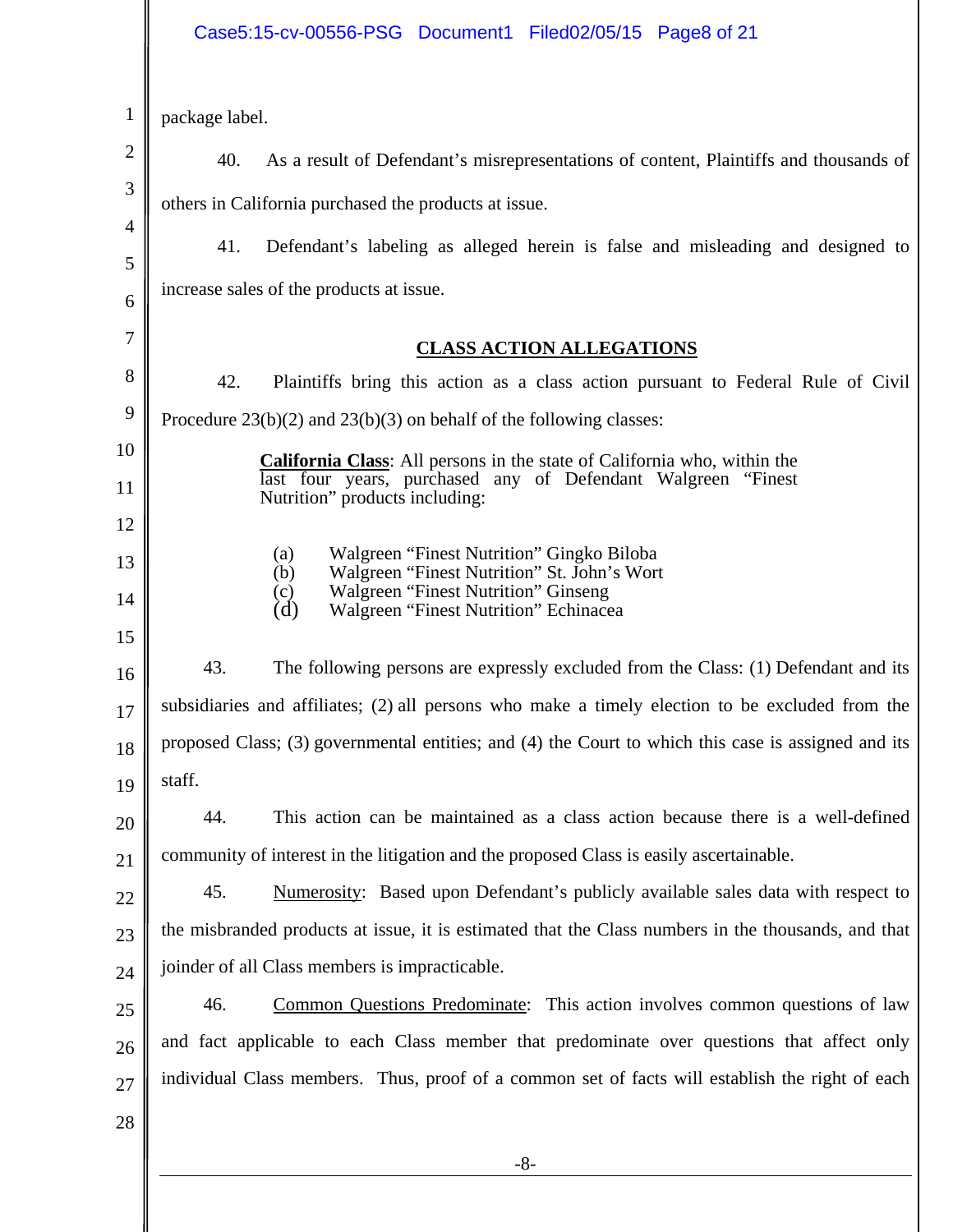Class member to recover. Questions of law and fact common to each Class member include, for example:

3

4

5

6

7

1

2

a. Whether Defendant engaged in unlawful, unfair or deceptive business practices by failing to properly package and label its Misbranded Walgreen "Finest Nutrition" Products sold to consumers;

b. Whether the Misbranded Walgreen "Finest Nutrition" Products are worthless;

c. Whether Plaintiffs and the Class are entitled to equitable and/or injunctive relief;

8 d. Whether Defendant's unlawful, unfair and/or deceptive practices harmed Plaintiffs and the Class; and

9

e. Whether Defendant was unjustly enriched by its deceptive practices.

10 11 12 13 14 15 16 17 18 19 47. Typicality: Plaintiffs' claims are typical of the claims of the Class because Plaintiffs bought Defendant's Misbranded Walgreen "Finest Nutrition" Products during the Class Period. Defendant's unlawful, unfair, and/or fraudulent actions concern the same business practices described herein irrespective of where they occurred or were experienced. Plaintiffs and the Class sustained similar injuries arising out of Defendant's conduct in violation of California law. The injuries of each member of the Class were caused directly by Defendant's wrongful conduct. In addition, the factual underpinning of Defendant's misconduct is common to all Class members and represents a common thread of misconduct resulting in injury to all members of the Class. Plaintiffs' claims arise from the same practices and course of conduct that give rise to the claims of the Class members and are based on the same legal theories.

25

26

48. Adequacy: Plaintiffs will fairly and adequately protect the interests of the Class. Neither Plaintiffs nor Plaintiffs' counsel have any interests that conflict with or are antagonistic to the interests of the Class members. Plaintiffs have retained highly competent and experienced class action attorneys to represent their interests and those of the members of the Class. Plaintiffs and Plaintiffs' counsel have the necessary financial resources to adequately and vigorously litigate this class action, and Plaintiffs and counsel are aware of their fiduciary responsibilities to the Class members and will diligently discharge those duties by vigorously seeking the maximum possible recovery for the Class.

28

27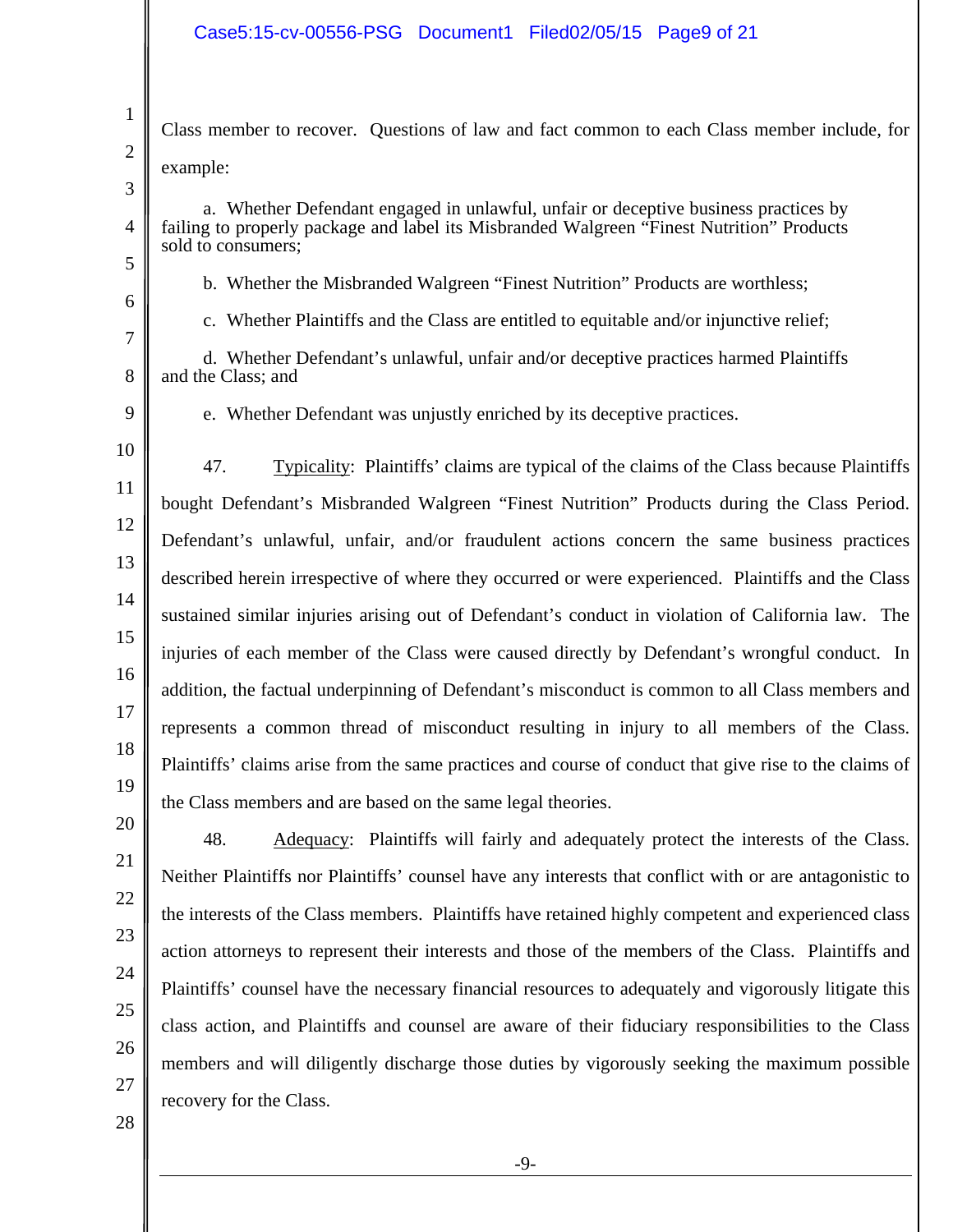#### Case5:15-cv-00556-PSG Document1 Filed02/05/15 Page10 of 21

49. Superiority: There is no plain, speedy, or adequate remedy other than by maintenance of this class action. The prosecution of individual remedies by members of the Class will tend to establish inconsistent standards of conduct for Defendant and result in the impairment of Class members' rights and the disposition of their interests through actions to which they were not parties. Class action treatment will permit a large number of similarly situated persons to prosecute their common claims in a single forum simultaneously, efficiently, and without the unnecessary duplication of effort and expense that numerous individual actions would engender. Further, as the damages suffered by individual members of the Class may be relatively small, the expense and burden of individual litigation would make it difficult or impossible for individual members of the Class to redress the wrongs done to them, while an important public interest will be served by addressing the matter as a class action. Class treatment of common questions of law and fact would also be superior to multiple individual actions or piecemeal litigation in that class treatment will conserve the resources of the Court and the litigants, and will promote consistency and efficiency of adjudication.

50. The prerequisites to maintaining a class action for injunctive or equitable relief pursuant to FED. R. CIV. P. 23(b)(2) are met as Defendant has acted or refused to act on grounds generally applicable to the Class, thereby making appropriate final injunctive or equitable relief with respect to the Class as a whole.

51. The prerequisites to maintaining a class action pursuant to FED. R. CIV. P. 23(b)(3) are met as questions of law or fact common to class members predominate over any questions affecting only individual members, and a class action is superior to other available methods for fairly and efficiently adjudicating the controversy.

52. Plaintiffs and Plaintiffs' counsel are unaware of any difficulties that are likely to be encountered in the management of this action that would preclude its maintenance as a class action.

53. For each of the nine cause of actions herein alleged *infra*, Plaintiffs hereby reallege and incorporate the foregoing paragraphs.

27 28

24

25

26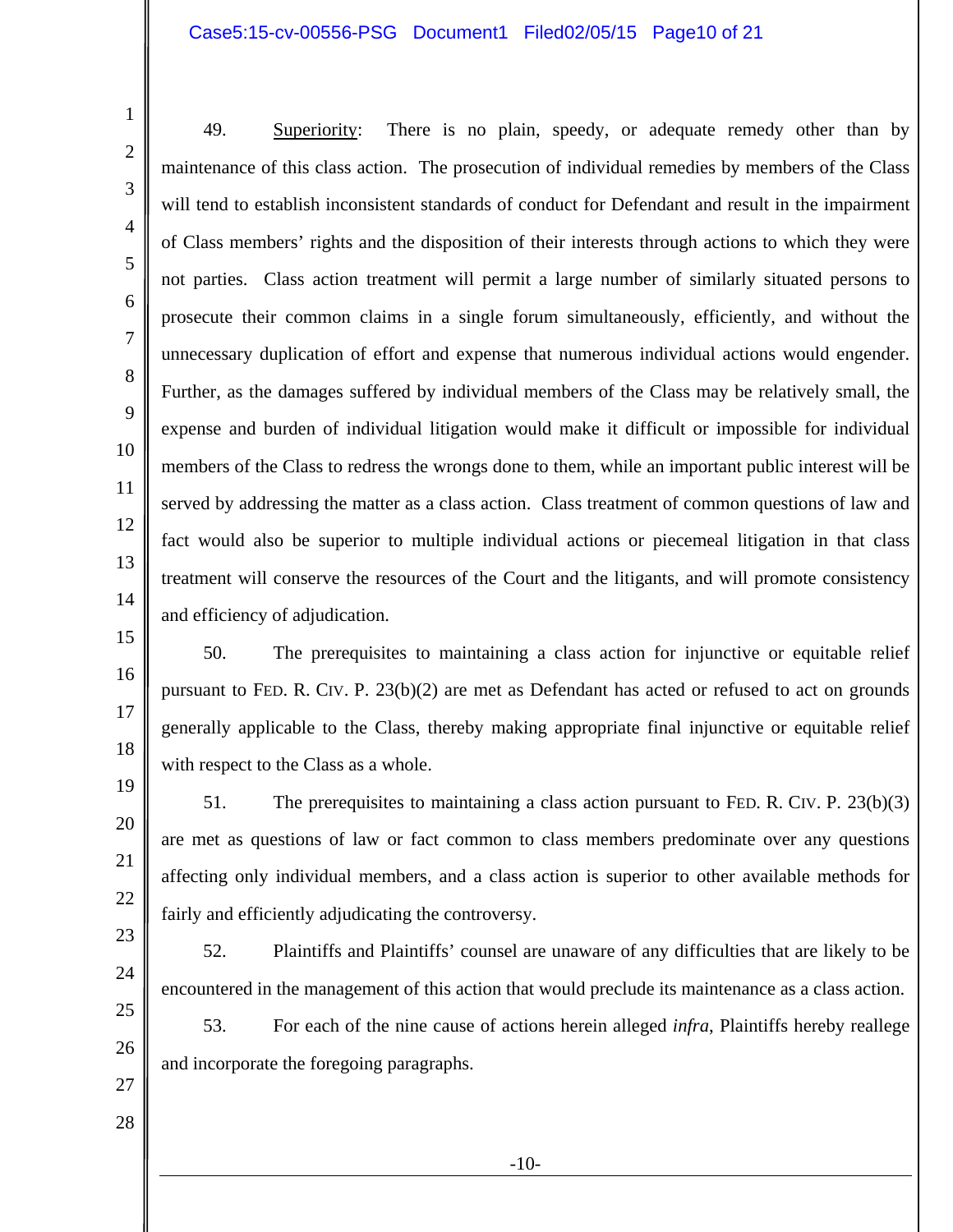|                                                                      | Case5:15-cv-00556-PSG Document1 Filed02/05/15 Page11 of 21                                                                                                                                                                                                                                                                                                                                                                                                                                                                                                                                                                                                                 |
|----------------------------------------------------------------------|----------------------------------------------------------------------------------------------------------------------------------------------------------------------------------------------------------------------------------------------------------------------------------------------------------------------------------------------------------------------------------------------------------------------------------------------------------------------------------------------------------------------------------------------------------------------------------------------------------------------------------------------------------------------------|
| 1<br>$\overline{2}$                                                  | <b>FIRST CAUSE OF ACTION</b><br>Business and Professions Code § 17200, et seq.<br><b>Unlawful Business Acts and Practices</b>                                                                                                                                                                                                                                                                                                                                                                                                                                                                                                                                              |
| 3<br>$\overline{4}$<br>5<br>6<br>7<br>8<br>9<br>10<br>11<br>12<br>13 | Defendant's business practices as described herein are unlawful under § 17200, et<br>54.<br>seq. by virtue of Defendant's violations of the Consumers Legal Remedies Act, Cal. Civ. Code §<br>1750, et seq.<br>Plaintiffs and the Class were injured as a result of Defendant's unlawful acts and<br>55.<br>practices.<br>56.<br>Defendant sold to Plaintiffs and the Class products that were not capable of being<br>sold legally, and which have no economic value.<br>57.<br>Plaintiffs and the Class paid for worthless products they otherwise would not have<br>bought.<br>58.<br>As a result of Defendant's unlawful business practices, Plaintiffs and the Class, |
| 14<br>15                                                             | pursuant to Business and Professions Code § 17203, are entitled to an order enjoining such                                                                                                                                                                                                                                                                                                                                                                                                                                                                                                                                                                                 |
| 16<br>17                                                             | future conduct and such other orders and judgments which may be necessary to disgorge<br>Defendant's ill-gotten gains and to restore to any Class member any money paid for the                                                                                                                                                                                                                                                                                                                                                                                                                                                                                            |
| 18<br>19<br>20                                                       | Misbranded Walgreen "Finest Nutrition" Products.<br><b>SECOND CAUSE OF ACTION</b><br>Business and Professions Code § 17200, et seq.<br><b>Unfair Business Acts and Practices</b>                                                                                                                                                                                                                                                                                                                                                                                                                                                                                           |
| 21<br>22<br>23                                                       | Defendant's conduct as set forth herein constitutes unfair business acts and<br>59.<br>practices.                                                                                                                                                                                                                                                                                                                                                                                                                                                                                                                                                                          |
| 24<br>25<br>26<br>27<br>28                                           | 60.<br>As set forth above, Defendant engaged in deceptive marketing, advertising,<br>packaging, and labeling of the Misbranded Walgreen "Finest Nutrition" Products<br>61.<br>Plaintiffs and the Class were injured as a result of Defendant's unfair acts and<br>practices.                                                                                                                                                                                                                                                                                                                                                                                               |
|                                                                      | $-11-$                                                                                                                                                                                                                                                                                                                                                                                                                                                                                                                                                                                                                                                                     |
|                                                                      |                                                                                                                                                                                                                                                                                                                                                                                                                                                                                                                                                                                                                                                                            |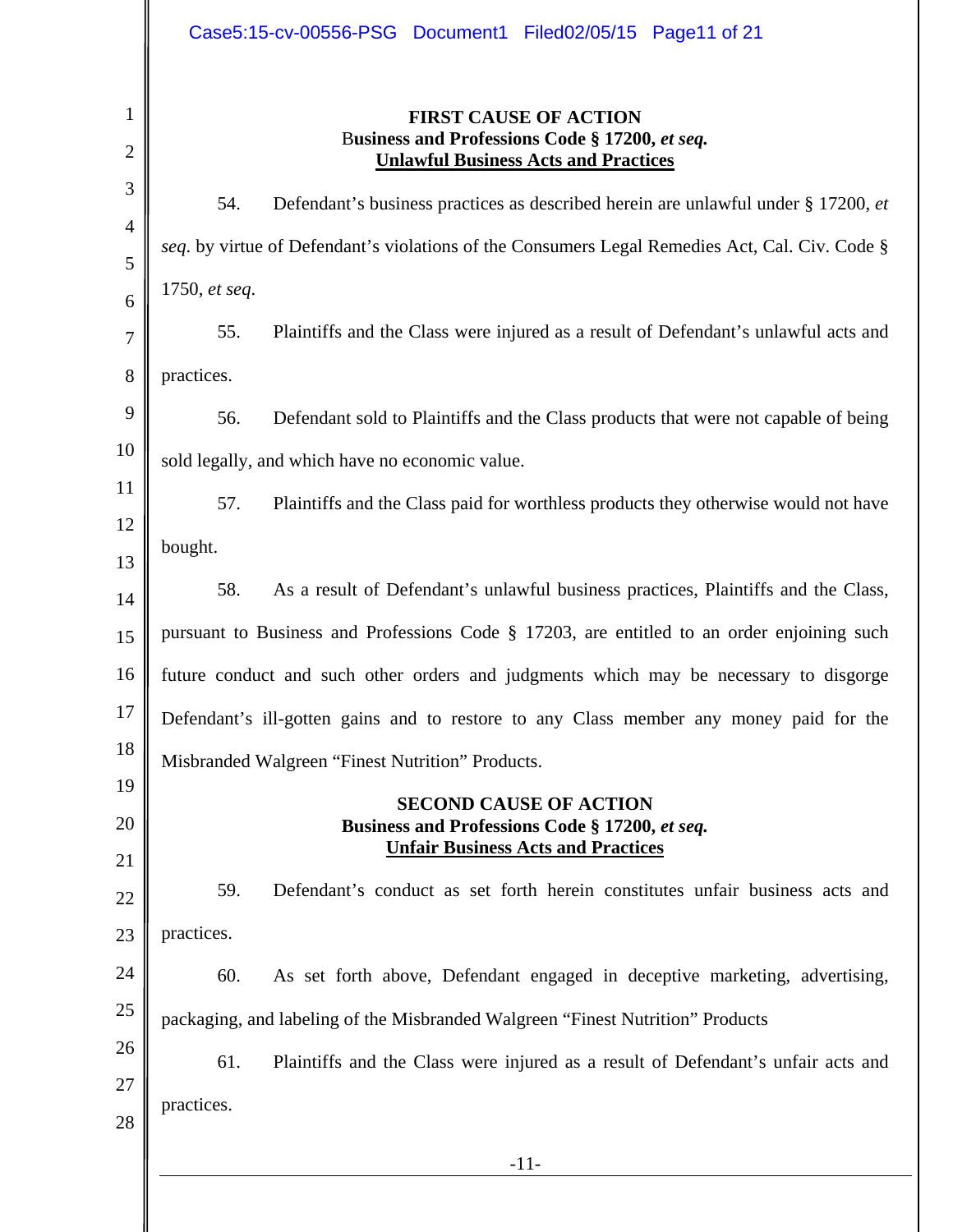| $\mathbf{1}$        | Defendant sold to Plaintiffs and the Class products that were not capable of being<br>62.       |
|---------------------|-------------------------------------------------------------------------------------------------|
| $\sqrt{2}$          | legally sold and that have no economic value.                                                   |
| 3                   | 63.<br>Plaintiffs and the Class who purchased the Misbranded Walgreen "Finest"                  |
| $\overline{4}$      | Nutrition" Products had no way of reasonably knowing that the products were misbranded and      |
| 5                   | were not properly labeled, and thus could not have reasonably avoided injury.                   |
| 6<br>$\overline{7}$ | A reasonable consumer would have relied on Defendant's representations.<br>64.                  |
| 8                   | The consequences of Defendant's conduct outweigh any justification, motive or<br>65.            |
| 9                   | reason therefor.                                                                                |
| 10                  | As a result of Defendant's conduct, Plaintiffs and the Class, pursuant to Business<br>66.       |
| 11                  |                                                                                                 |
| 12                  | and Professions Code § 17203, are entitled to an order enjoining such future conduct by         |
| 13                  | Defendant, and such other orders and judgments which may be necessary to disgorge               |
| 14                  | Defendant's ill-gotten gains and restore any money paid for the Misbranded Walgreen "Finest"    |
| 15                  | Nutrition" Products.                                                                            |
| 16                  | <b>THIRD CAUSE OF ACTION</b>                                                                    |
| 17<br>18            | Business and Professions Code § 17200, et seq.<br><b>Fraudulent Business Acts and Practices</b> |
| 19                  | 67.<br>Defendant's conduct as set forth herein constitutes fraudulent business practices        |
| 20                  | under California Business and Professions Code § 17200, et seq.                                 |
| 21                  | 68.<br>Defendant's misleading packaging and labeling of the Misbranded Walgreen                 |
| 22                  | "Finest Nutrition" Products were likely to deceive reasonable consumers.                        |
| 23                  | 69.<br>As set forth above, Plaintiffs and members of the Class were deceived.                   |
| 24                  | 70.<br>As set forth above, Defendant engaged in fraudulent business acts and practices.         |
| 25                  |                                                                                                 |
|                     | 71.<br>Plaintiffs and the Class were injured by Defendant's fraudulent acts and practices.      |
|                     |                                                                                                 |
| 26<br>27<br>28      |                                                                                                 |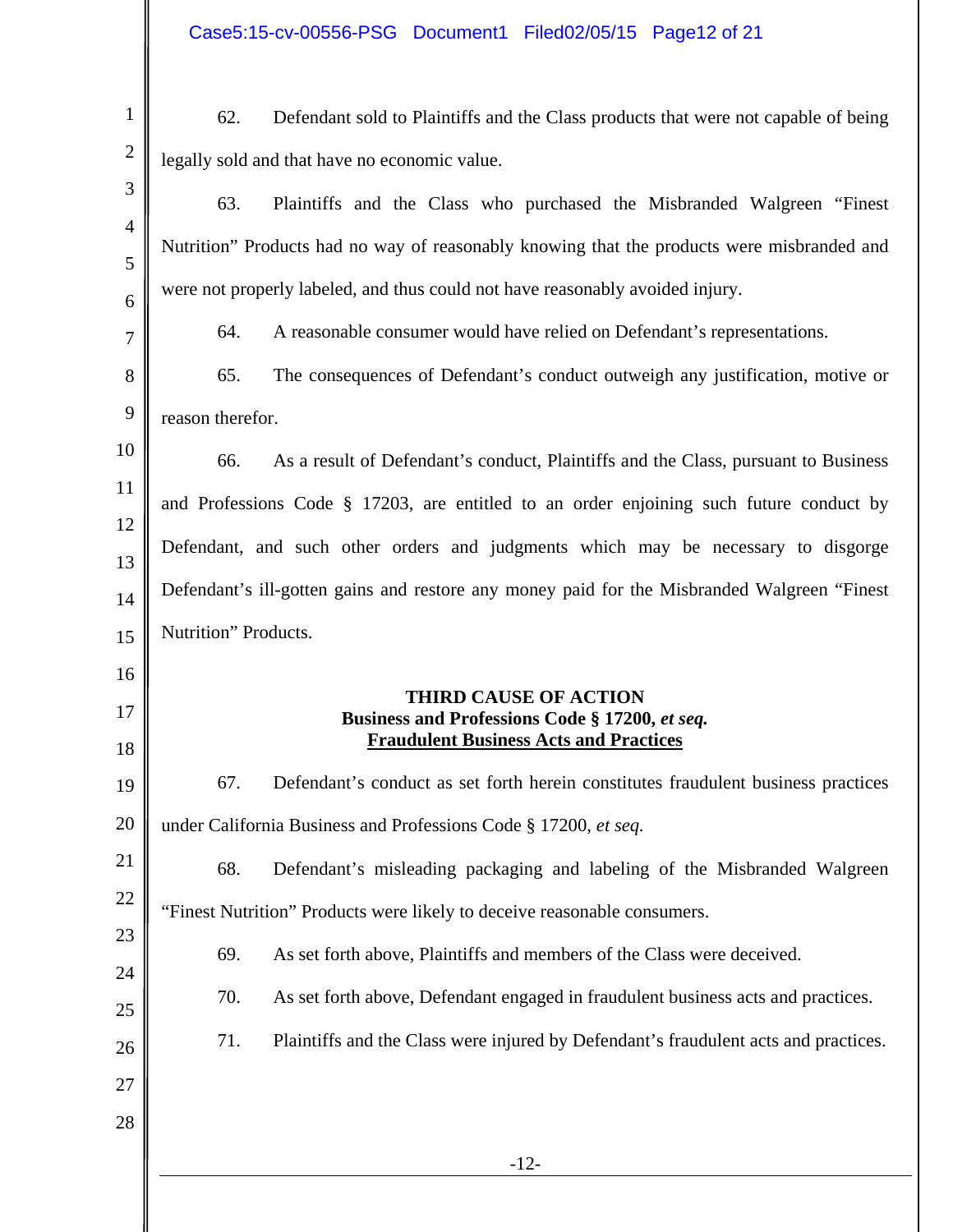Case5:15-cv-00556-PSG Document1 Filed02/05/15 Page13 of 21

| $\mathbf{1}$   | Defendant's fraud and deception caused Plaintiffs and the Class to purchase<br>72.                   |
|----------------|------------------------------------------------------------------------------------------------------|
| $\mathbf{2}$   | Misbranded Walgreen "Finest Nutrition" Products that they would otherwise not have purchased         |
| 3              | had they known the true nature of these products.                                                    |
| $\overline{4}$ | 73.<br>As a result of Defendant's conduct as set forth herein, Plaintiffs and the Class,             |
| 5<br>6         | pursuant to Business and Professions Code § 17203, are entitled to an order enjoining such           |
| $\overline{7}$ | future conduct by Defendant, and such other orders and judgments which may be necessary to           |
| 8              | disgorge Defendant's ill-gotten gains and restore any money paid for the Misbranded Walgreen         |
| 9              | "Finest Nutrition" Products by Plaintiffs and the Class.                                             |
| 10             | <b>FOURTH CAUSE OF ACTION</b>                                                                        |
| 11             | Business and Professions Code § 17500, et seq.<br><b>Misleading and Deceptive Advertising</b>        |
| 12             | Plaintiffs asserts this cause of action for violations of California Business and<br>74.             |
| 13             | Professions Code § 17500, <i>et seq.</i> for misleading and deceptive advertising against Defendant. |
| 14<br>15       | As set forth above, Defendant engaged in a scheme of offering Misbranded<br>75.                      |
| 16             | Walgreen "Finest Nutrition" Products for sale to Plaintiffs and members of the Class by way of       |
| 17             | product labeling.                                                                                    |
| 18             | 76.<br>As set forth above, these materials misrepresented and/or omitted the true                    |
| 19             | contents and nature of Misbranded Walgreen "Finest Nutrition" Products.                              |
| 20             | Defendant's labeling inducements were made within California and come within<br>77.                  |
| 21             | the definition of advertising as contained in Business and Professions Code §17500, et seq. in       |
| 22             | that such product labeling was intended as inducements to purchase Misbranded Walgreen               |
| 23<br>24       | "Finest Nutrition" Products and are statements disseminated by Defendant to Plaintiffs and the       |
| 25             | Class that were intended to reach members of the Class.                                              |
| 26             | 78.<br>Defendant knew, or in the exercise of reasonable care, should have known, that                |
| 27             | these statements were misleading and deceptive as set forth herein.                                  |
| 28             |                                                                                                      |
|                | $-13-$                                                                                               |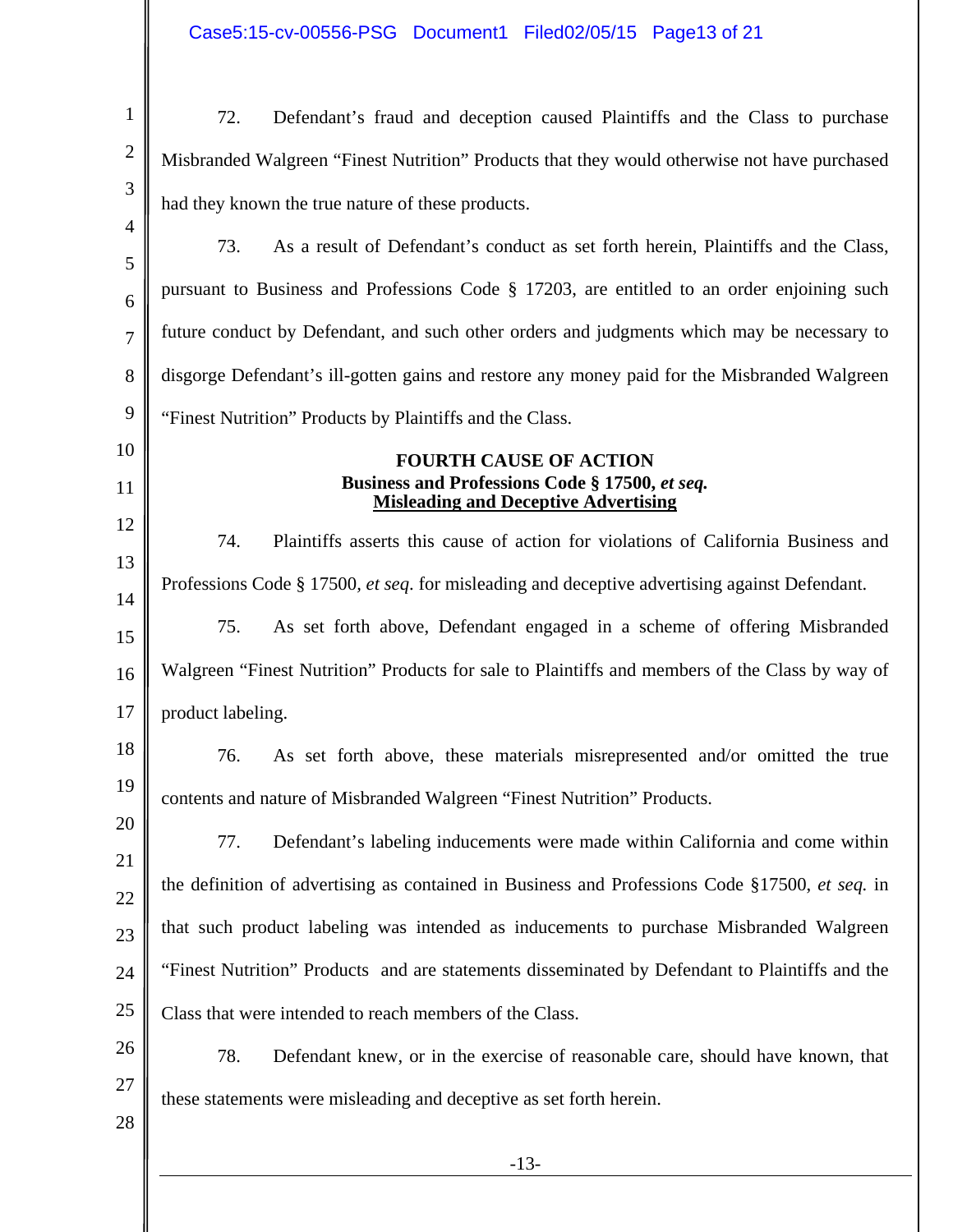# Case5:15-cv-00556-PSG Document1 Filed02/05/15 Page14 of 21

| $\mathbf{1}$        | 79.<br>Defendant prepared and distributed within California via product labeling               |
|---------------------|------------------------------------------------------------------------------------------------|
| $\mathbf{2}$        | statements that misleadingly and deceptively represented the composition and nature of         |
| $\mathfrak{Z}$      | Misbranded Walgreen "Finest Nutrition" Products.                                               |
| $\overline{4}$<br>5 | 80.<br>Plaintiffs and the Class were the intended targets of such representations.             |
| 6                   | 81.<br>Plaintiffs and the Class reasonably relied on Defendant's representations.              |
| $\overline{7}$      | 82.<br>Defendant's conduct in disseminating misleading and deceptive statements in             |
| 8                   | California Plaintiffs and the Class was and is likely to deceive reasonable consumers by       |
| 9                   | obscuring the true composition and nature of Misbranded Walgreen "Finest Nutrition" Products   |
| 10                  | in violation of the "misleading prong" of California Business and Professions Code § 17500, et |
| 11                  | seq.                                                                                           |
| 12                  | 83.<br>Plaintiffs and the Class were injured as a result of Defendant's acts and practices.    |
| 13<br>14            | 84.<br>As a result of Defendant's violations of the "misleading prong" of California           |
| 15                  | Business and Professions Code § 17500, et seq., Defendant has been unjustly enriched at the    |
| 16                  | expense of Plaintiffs and the Class.                                                           |
| 17                  | 85.<br>Plaintiffs and the Class, pursuant to Business and Professions Code § 17535, are        |
| 18                  | entitled to an order enjoining such future conduct by Defendant, and such other orders and     |
| 19                  | judgments which may be necessary to disgorge Defendant's ill-gotten gains and restore any      |
| 20                  | money paid for Misbranded Walgreen "Finest Nutrition" Products by Plaintiffs and the Class.    |
| 21                  |                                                                                                |
| 22<br>23            | <b>FIFTH CAUSE OF ACTION</b><br>Business and Professions Code § 17500, et seq.                 |
| 24                  | <b>Untrue Advertising</b>                                                                      |
| 25                  | Plaintiffs assert this cause of action against Defendant for violations of California<br>86.   |
| 26                  | Business and Professions Code § 17500, et seq., regarding untrue advertising.                  |
| 27                  | 87.<br>Defendant offered its Misbranded Walgreen "Finest Nutrition" Products for sale          |
| 28                  | to Plaintiffs and the Class by way of labeling.                                                |
|                     | $-14-$                                                                                         |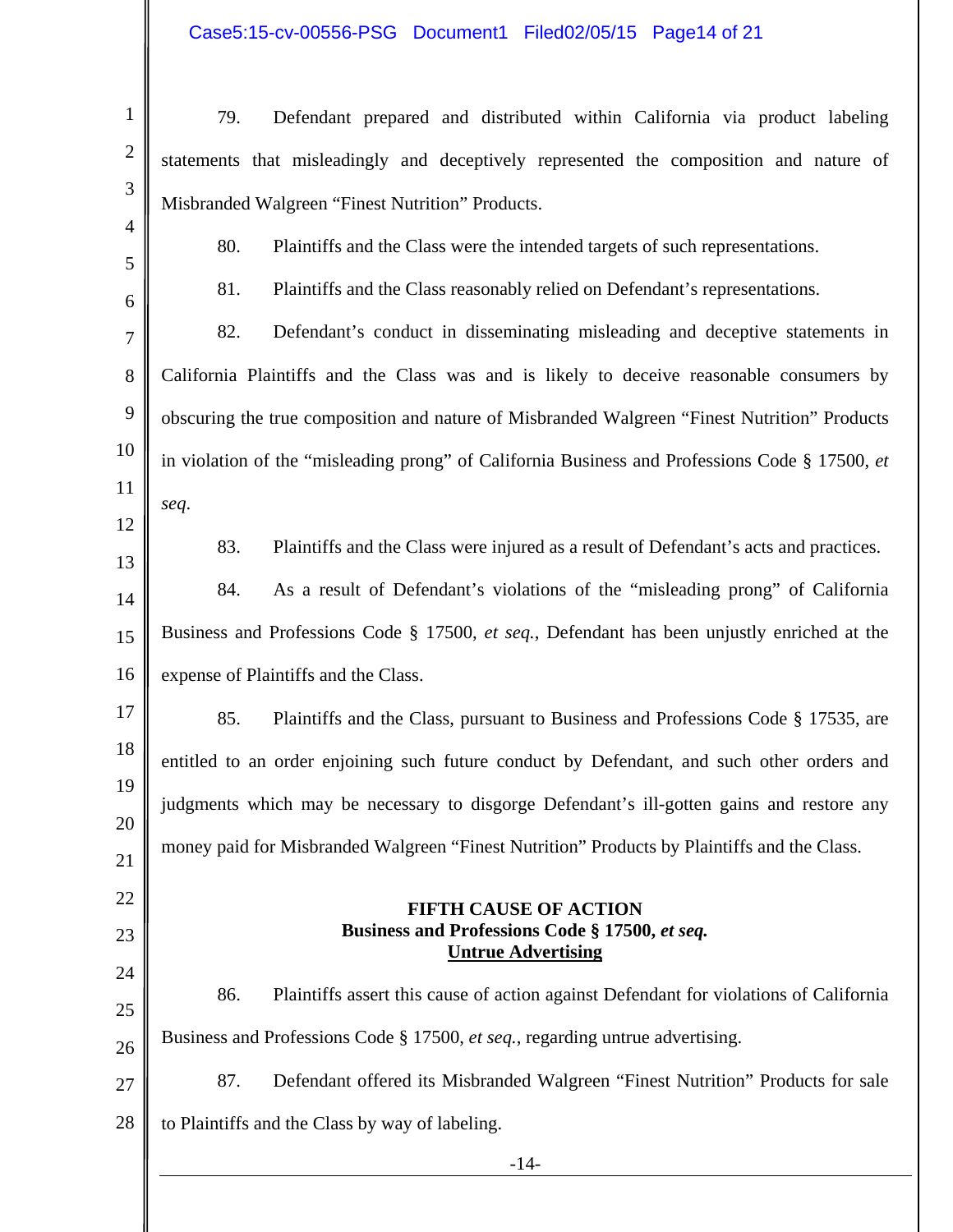| 1                   | 88.<br>As set forth above, these materials misrepresented or omitted the true contents          |
|---------------------|-------------------------------------------------------------------------------------------------|
| $\mathbf{2}$        | and nature of the Misbranded Walgreen "Finest Nutrition" Products.                              |
| 3                   | 89.<br>Defendant's labeling inducements were made in California and come within the             |
| $\overline{4}$<br>5 | definition of advertising contained in Business and Professions Code §17500, et seq. where the  |
| 6                   | product labels are intended as inducements to purchase the Misbranded Walgreen "Finest          |
| $\overline{7}$      | Nutrition" Products, and are statements disseminated by Defendant to Plaintiffs and the Class.  |
| 8                   | 90.<br>Defendant knew, or in the exercise of reasonable care, should have known, that           |
| 9                   | these statements were untrue and/or misleading.                                                 |
| 10                  | As set forth above, Defendant prepared and distributed in California via product<br>91.         |
| 11                  | packaging and labeling, statements that falsely advertise the composition of the Misbranded     |
| 12<br>13            | Walgreen "Finest Nutrition" Products, and falsely misrepresented the nature of the Misbranded   |
| 14                  | Walgreen "Finest Nutrition" Product.                                                            |
| 15                  | 92.<br>Plaintiffs and the Class were the intended targets of such representations.              |
| 16                  | 93.<br>Defendant's conduct in disseminating untrue label advertising throughout                 |
| 17                  | California deceived Plaintiffs and members of the Class by obfuscating the contents, nature and |
| 18                  | quality of the Misbranded Walgreen "Finest Nutrition" Products in violation of the "untrue      |
| 19                  | prong" of California Business and Professions Code § 17500.                                     |
| 20<br>21            | Plaintiffs and the Class reasonably relied on Defendant's representations.<br>94.               |
| $22\,$              | 95.<br>As set forth herein, a reasonable consumer would have relied on Defendant's              |
| 23                  | representations.                                                                                |
| 24                  | Plaintiffs and the Class were injured as a result of Defendant's acts and practices.<br>96.     |
| 25                  | 97.<br>As a result of Defendant's violations of the "untrue prong" of California Business       |
| 26                  | and Professions Code § 17500, et seq., Defendant has been unjustly enriched at the expense of   |
| 27                  | Plaintiffs and the Class.                                                                       |
| 28                  |                                                                                                 |
|                     | $-15-$                                                                                          |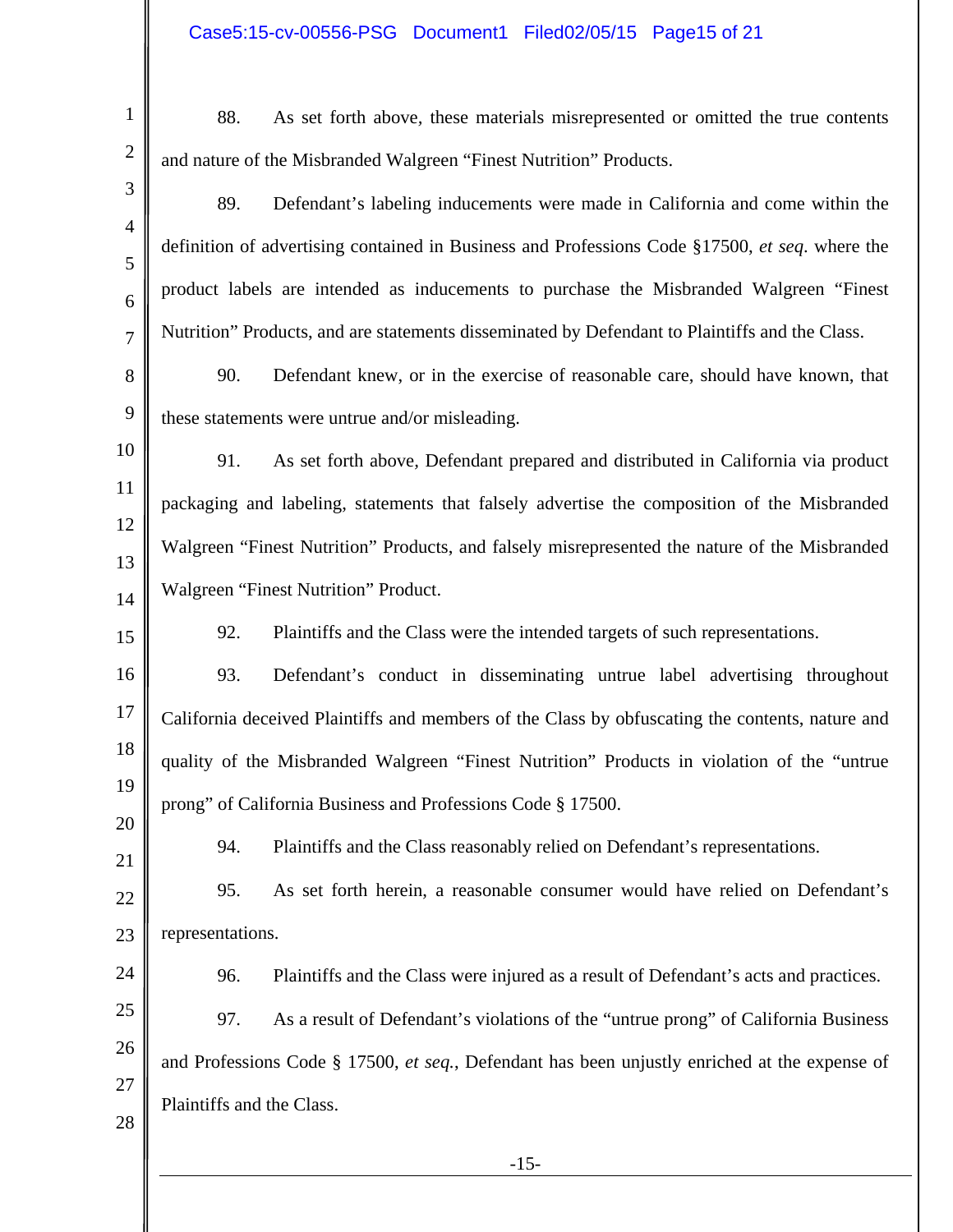| $\mathbf{1}$   | 98.<br>Plaintiffs and the Class, pursuant to Business and Professions Code § 17535, are          |  |  |
|----------------|--------------------------------------------------------------------------------------------------|--|--|
| $\overline{2}$ | entitled to an order enjoining such future conduct by Defendant, and such other orders and       |  |  |
| 3              | judgments which may be necessary to disgorge Defendant's ill-gotten gains and restore any        |  |  |
| $\overline{4}$ | money paid for Misbranded Walgreen "Finest Nutrition" Products by Plaintiffs and the Class.      |  |  |
| 5<br>6         | <b>SIXTH CAUSE OF ACTION</b>                                                                     |  |  |
| 7              | Consumer Legal Remedies Act, Cal. Civ. Code §1750, et seq.                                       |  |  |
| 8              | 99.<br>Defendant's actions, representations, and conduct have violated, and continue to          |  |  |
| 9              | violate the CLRA, because they extend to transactions that are intended to result, or which have |  |  |
| 10             | resulted, in the sale of goods or services to consumers.                                         |  |  |
| 11             | 100.<br>Defendant sold Misbranded Walgreen "Finest Nutrition" Products in California             |  |  |
| 12             | during the Class Period.                                                                         |  |  |
| 13             | Plaintiffs and members of the Class are "consumers" as that term is defined by the<br>101.       |  |  |
| 14             | CLRA in Cal. Civ. Code §1761(d).                                                                 |  |  |
| 15             | 102.<br>Misbranded Walgreen "Finest Nutrition" Products are "goods" within the                   |  |  |
| 16             | meaning of Cal. Civ. Code $$1761(a)$ .                                                           |  |  |
| 17<br>18       | By engaging in the conduct set forth herein, Defendant violated and continues to<br>103.         |  |  |
| 19             | violate Section 1770(a)(5), of the CLRA, because Defendant's conduct constitutes unfair          |  |  |
| 20             | methods of competition and unfair or fraudulent acts or practices in that they misrepresent the  |  |  |
| 21             | particular ingredients, characteristics, uses, benefits and quantities of the goods.             |  |  |
| 22             | By engaging in the conduct set forth herein, Defendant violated and continues to<br>104.         |  |  |
| 23             | violate Section 1770(a)(7) of the CLRA, because Defendant's conduct constitutes unfair           |  |  |
| 24             | methods of competition and unfair or fraudulent acts or practices in that it misrepresents the   |  |  |
| 25             | particular standard, quality or grade of the goods.                                              |  |  |
| 26             | 105.<br>By engaging in the conduct set forth herein, Defendant violated and continues to         |  |  |
| 27             |                                                                                                  |  |  |
| 28             | violate Section $1770(a)(9)$ of the CLRA, because Defendant's conduct constitutes unfair         |  |  |
|                | $-16-$                                                                                           |  |  |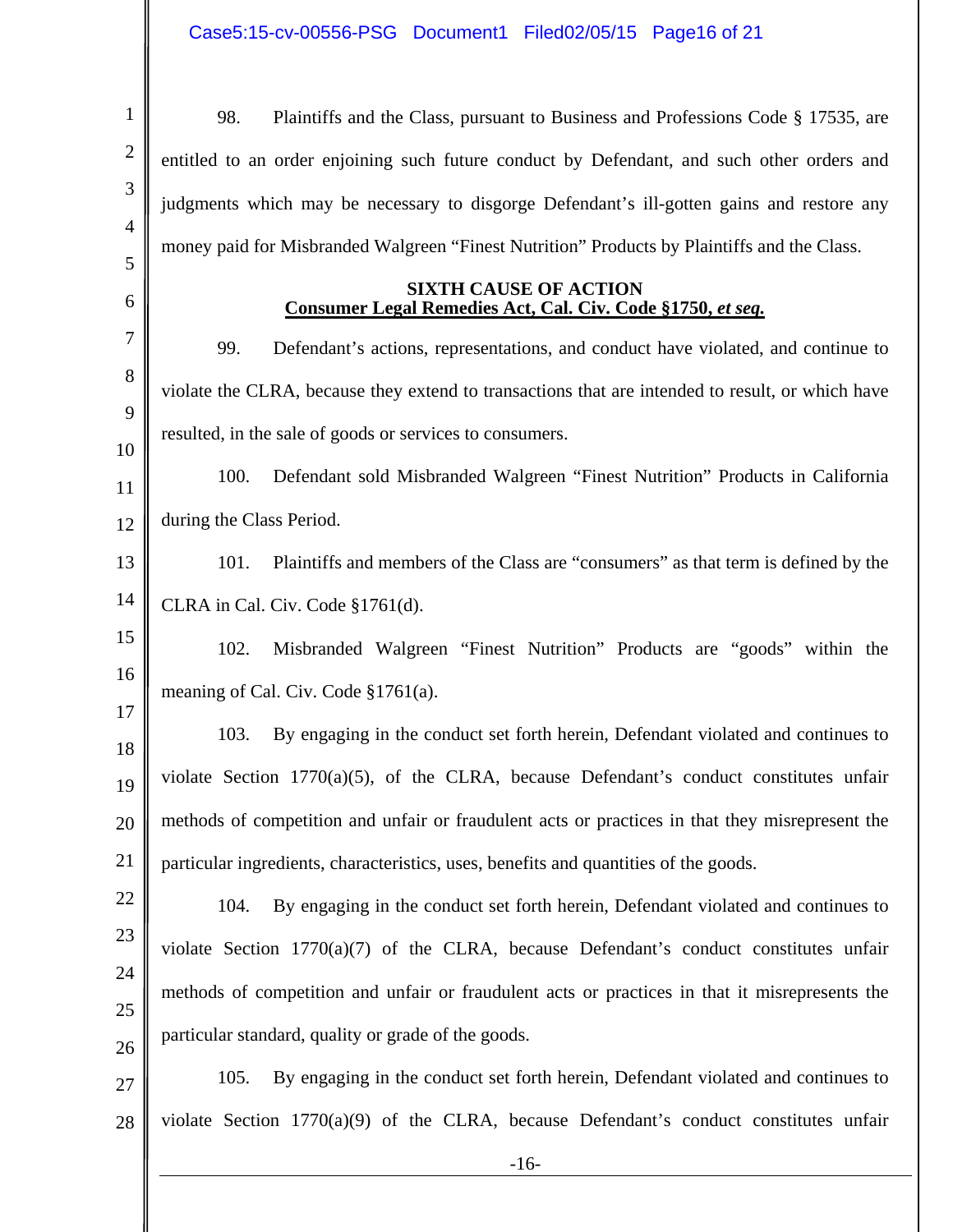#### Case5:15-cv-00556-PSG Document1 Filed02/05/15 Page17 of 21

1

2

methods of competition and unfair or fraudulent acts or practices in that it advertises goods with the intent not to sell the goods as advertised.

-17- 3 4 5 6 7 8 9 10 11 12 13 14 15 16 17 18 19 20 21 22 23 24 25 26 27 28 106. By engaging in the conduct set forth herein, Defendant has violated and continue to violate Section 1770(a)(16) of the CLRA, because Defendant's conduct constitutes unfair methods of competition and unfair or fraudulent acts or practices in that it represents that a subject of a transaction has been supplied in accordance with a previous representation when they have not. 107. Plaintiffs and the Class were injured as a result of Defendant's acts and practices. 108. Plaintiffs request that the Court enjoin Defendant from continuing to employ the unlawful methods, acts and practices alleged herein pursuant to Cal. Civ. Code  $\S 1780(a)(2)$ . 109. If Defendant is not restrained from engaging in these practices in the future, Plaintiffs and the Class will continue to suffer harm. 110. In this Complaint, Plaintiffs are not seeking damages pursuant to the CLRA. Plaintiffs will amend this Complaint to request damages, after providing Defendant with notice pursuant to Cal. Civ. Code § 1782. **SEVENTH CAUSE OF ACTION Breach of Implied Warranty of Merchantability**  111. Implied in the purchase of Misbranded Walgreen "Finest Nutrition" Products by Plaintiffs and the Class is the warranty that the purchased products are legal and can be lawfully resold. 112. Defendant knowingly and intentionally misbranded and adulterated the Misbranded Walgreen "Finest Nutrition" Products. 113. Defendant knew or should have known that those Misbranded Walgreen "Finest Nutrition" Products were illegal.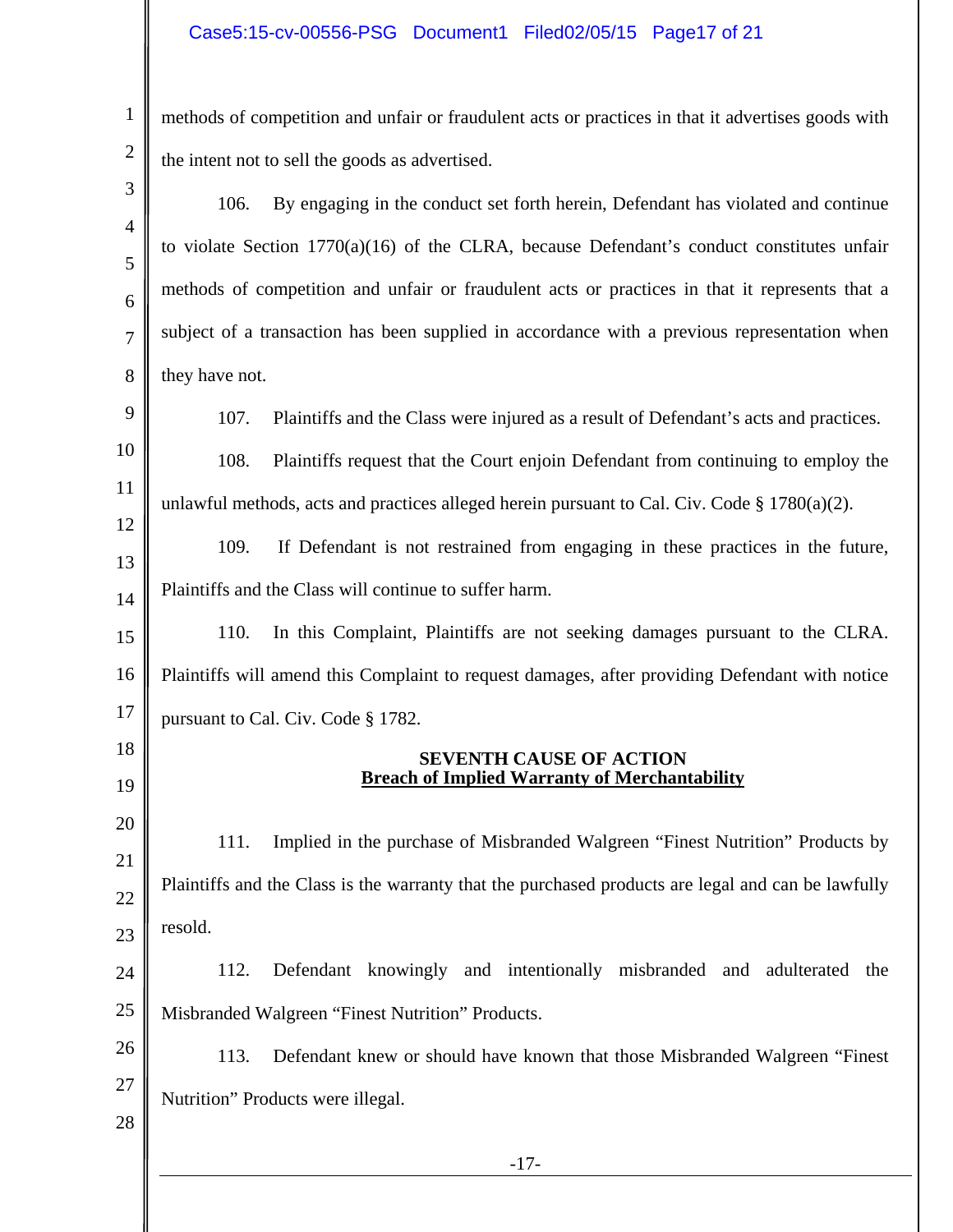## Case5:15-cv-00556-PSG Document1 Filed02/05/15 Page18 of 21

| were legal and could be lawfully resold.<br>115.<br>Plaintiffs would not have knowingly purchased products that were illegal and<br>unsellable and which subjected Plaintiffs to criminal prosecution.<br>116.<br>No reasonable consumer would knowingly purchase products that are illegal and<br>unsellable and subject a consumer to criminal prosecution.<br>The purchased Misbranded Walgreen "Finest Nutrition" Products were unfit for<br>117. |
|-------------------------------------------------------------------------------------------------------------------------------------------------------------------------------------------------------------------------------------------------------------------------------------------------------------------------------------------------------------------------------------------------------------------------------------------------------|
|                                                                                                                                                                                                                                                                                                                                                                                                                                                       |
|                                                                                                                                                                                                                                                                                                                                                                                                                                                       |
|                                                                                                                                                                                                                                                                                                                                                                                                                                                       |
|                                                                                                                                                                                                                                                                                                                                                                                                                                                       |
|                                                                                                                                                                                                                                                                                                                                                                                                                                                       |
|                                                                                                                                                                                                                                                                                                                                                                                                                                                       |
| the ordinary purpose for which Plaintiffs and the Class purchased them.                                                                                                                                                                                                                                                                                                                                                                               |
| In fact, these Misbranded Walgreen "Finest Nutrition" Products<br>118.<br>were                                                                                                                                                                                                                                                                                                                                                                        |
|                                                                                                                                                                                                                                                                                                                                                                                                                                                       |
| economically worthless.                                                                                                                                                                                                                                                                                                                                                                                                                               |
| As a result, Plaintiffs and the Class were injured through their purchase of an<br>119.                                                                                                                                                                                                                                                                                                                                                               |
| unsuitable, useless, illegal, and unsellable product.                                                                                                                                                                                                                                                                                                                                                                                                 |
| By reason of the foregoing, Plaintiffs and the Class were damaged in the amount<br>120.                                                                                                                                                                                                                                                                                                                                                               |
| they paid for Misbranded Walgreen "Finest Nutrition" Products.                                                                                                                                                                                                                                                                                                                                                                                        |
| <b>EIGHTH CAUSE OF ACTION</b>                                                                                                                                                                                                                                                                                                                                                                                                                         |
| <b>Breach of Express Warranty</b>                                                                                                                                                                                                                                                                                                                                                                                                                     |
|                                                                                                                                                                                                                                                                                                                                                                                                                                                       |
| Plaintiffs repeat and reallege each of the above allegations as if fully set forth<br>121.                                                                                                                                                                                                                                                                                                                                                            |
| herein.                                                                                                                                                                                                                                                                                                                                                                                                                                               |
|                                                                                                                                                                                                                                                                                                                                                                                                                                                       |
| Defendant provided Plaintiffs and other members of the Class with written<br>122                                                                                                                                                                                                                                                                                                                                                                      |
| express warranties, including warranties that its Misbranded Walgreens "Finest Nutrition"                                                                                                                                                                                                                                                                                                                                                             |
| Products contained gingko biloba, St. John's wort, ginseng, or echinacea.                                                                                                                                                                                                                                                                                                                                                                             |
| Defendant breached these warranties by providing Misbranded Walgreens "Finest"<br>123.                                                                                                                                                                                                                                                                                                                                                                |
| Nutrition" Products to Plaintiffs and members of the Class that contained no such ingredients                                                                                                                                                                                                                                                                                                                                                         |
| and did not otherwise conform to Defendant's warranties.<br>$-18-$                                                                                                                                                                                                                                                                                                                                                                                    |
|                                                                                                                                                                                                                                                                                                                                                                                                                                                       |

∥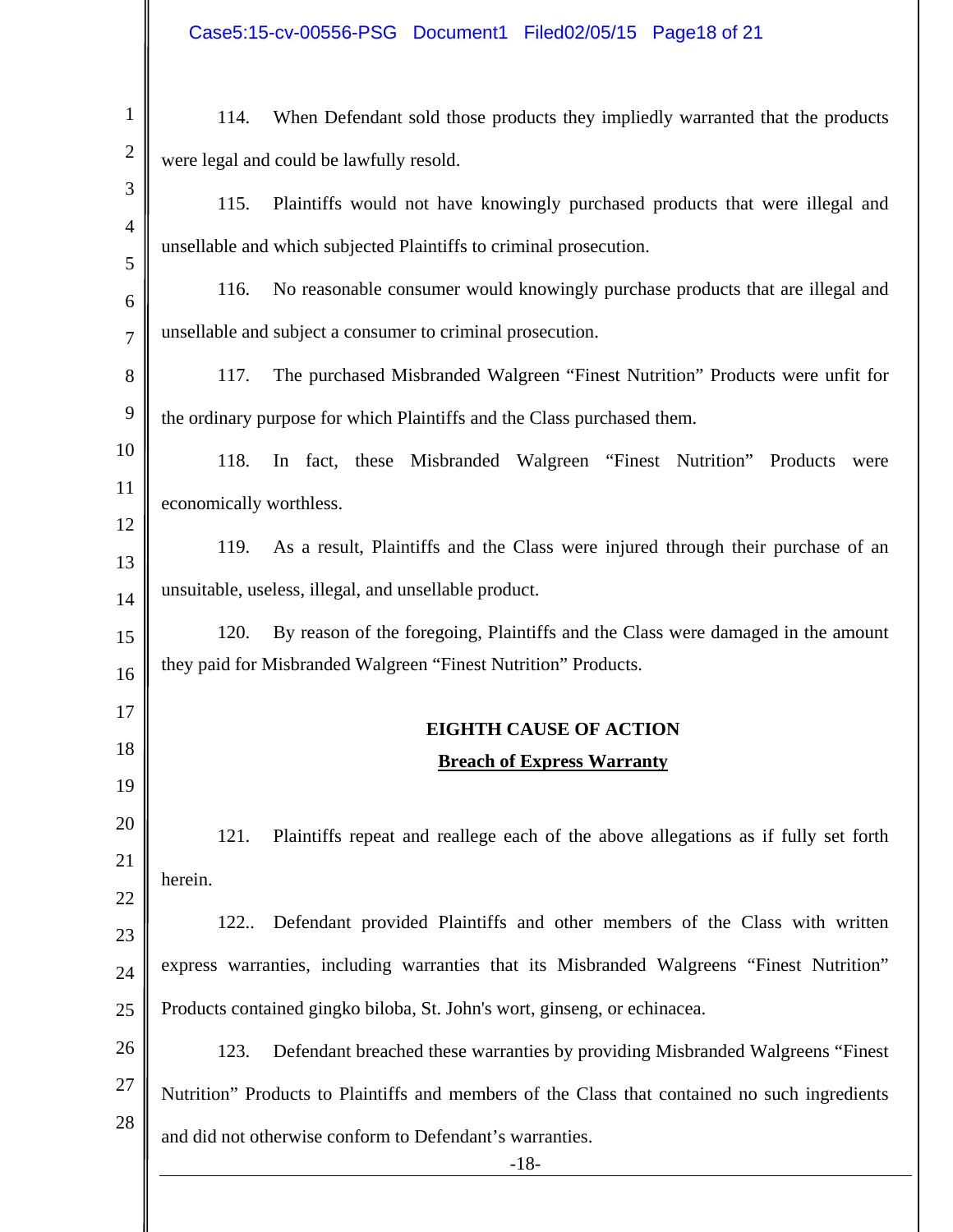# Case5:15-cv-00556-PSG Document1 Filed02/05/15 Page19 of 21

| $\mathbf{1}$   | These breaches resulted in damages to Plaintiffs and other members of the Class<br>124.            |  |  |  |
|----------------|----------------------------------------------------------------------------------------------------|--|--|--|
| $\overline{2}$ | who bought Misbranded Walgreens "Finest Nutrition" Products but did not receive the good as        |  |  |  |
| 3              | warranted.                                                                                         |  |  |  |
| 4              | 125.<br>As a proximate cause of Defendant's breaches of warranties, Plaintiffs and the             |  |  |  |
| 5              | other Class members have suffered damages in an amount to be determined at trial.                  |  |  |  |
| 6              |                                                                                                    |  |  |  |
| 7<br>8         | <b>NINTH CAUSE OF ACTION</b><br><b>Unjust Enrichment</b>                                           |  |  |  |
|                |                                                                                                    |  |  |  |
| 9              | 126.<br>Plaintiffs repeat and reallege each of the above allegations as if fully set forth herein. |  |  |  |
| 10             | As a result of Defendant's unlawful and deceptive actions described above,<br>127.                 |  |  |  |
| 11             |                                                                                                    |  |  |  |
| 12             | Defendant was unjustly enriched at the expense of Plaintiffs and the Class through the payment of  |  |  |  |
| 13             | the purchase price for the Misbranded Walgreens "Finest Nutrition" Products.                       |  |  |  |
| 14             | 128.<br>Under the circumstances, it would be against equity and good conscience to                 |  |  |  |
| 15             | permit Defendant to retain the ill-gotten benefits that it received from Plaintiffs and the Class. |  |  |  |
| 16             | <b>JURY DEMAND</b>                                                                                 |  |  |  |
| 17<br>18       | Plaintiffs hereby demand a trial by jury of their claims.                                          |  |  |  |
| 19             | <b>PRAYER FOR RELIEF</b>                                                                           |  |  |  |
| 20             | WHEREFORE, Plaintiffs, individually and on behalf of all others similarly situated, and on         |  |  |  |
| 21             | behalf of the general public, pray for judgment against Defendant as follows:                      |  |  |  |
| 22             | For an order certifying this case as a class action and appointing Plaintiffs and their<br>A.      |  |  |  |
| 23             | counsel to represent the Class;                                                                    |  |  |  |
| 24             | For an order awarding, as appropriate, damages, restitution or disgorgement to<br><b>B.</b>        |  |  |  |
| 25             | Plaintiffs and the Class for all causes of action;                                                 |  |  |  |
| 26             | C.<br>For an order requiring Defendant to immediately cease and desist from selling its            |  |  |  |
| 27             | Misbranded Walgreen "Finest Nutrition" Products in violation of law; enjoining Defendant from      |  |  |  |
| 28             | continuing to manufacture, label, market, advertise, distribute, and sell these products in the    |  |  |  |
|                | $-19-$                                                                                             |  |  |  |
|                |                                                                                                    |  |  |  |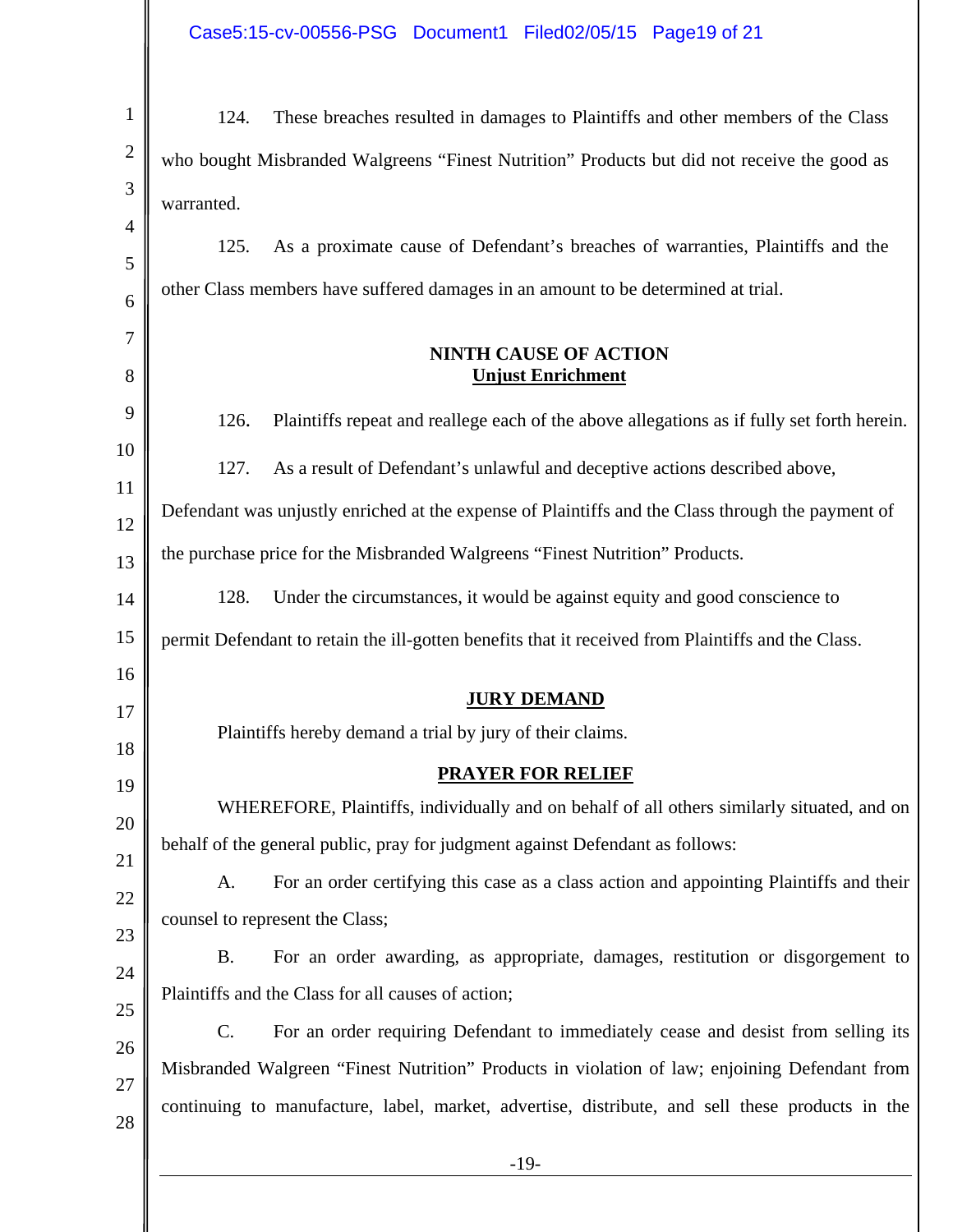## Case5:15-cv-00556-PSG Document1 Filed02/05/15 Page20 of 21

| $\mathbf{1}$   |    | unlawful manner described herein; and ordering Defendant to engage in corrective action; |
|----------------|----|------------------------------------------------------------------------------------------|
| $\overline{c}$ | D. | For all injunctive relief pursuant to Cal. Civ. Code § 1780;                             |
| 3              | Ε. | For an order awarding attorneys' fees and costs;                                         |
| 4              | F. | For an order awarding punitive damages;                                                  |
| 5              | G. | For an order awarding pre-and post-judgment interest; and                                |
| 6              | H. | For an order providing such further relief as this Court deems proper.                   |
| 7              |    |                                                                                          |
| 8              |    | Dated: February 4, 2015                                                                  |
| 9              |    | Respectfully submitted,                                                                  |
| 10             |    | By: /s/ Pierce Gore<br>Ben F. Pierce Gore (SBN 128515)                                   |
| 11             |    | <b>PRATT &amp; ASSOCIATES</b><br>1871 The Alameda, Suite 425                             |
| 12             |    | San Jose, CA 95126                                                                       |
| 13             |    | Telephone: (408) 429-6506<br>Fax: (408) 369-0752                                         |
| 14             |    | pgore@prattattorneys.com                                                                 |
| 15             |    | Charles J. LaDuca<br><b>CUNEO GILBERT &amp; LADUCA, LLP</b>                              |
| 16             |    | 8120 Woodmont Avenue, Suite 810<br>Bethesda, MD 20814                                    |
| 17             |    | Telephone: 202-789-3960<br>Facsimile: 202-589-1813                                       |
| 18             |    | charles@cuneolaw.com                                                                     |
| 19             |    | <b>Taylor Asen</b><br><b>CUNEO GILBERT &amp; LADUCA, LLP</b>                             |
| 20             |    | 16 Court Street, Suite 1012<br>Brooklyn, NY 11241                                        |
| 21             |    | Telephone: 202-789-3960<br>Facsimile: 202-589-1813                                       |
| 22             |    | tasen@cuneolaw.com                                                                       |
| 23             |    | Dewitt M. Lovelace<br><b>Valerie Lauro Nettles</b>                                       |
| 24             |    | LOVELACE AND ASSOCIATES, PA<br>12870 U.S. Hwy 98 West, Suite 200                         |
| 25             |    | Miramar Beach, FL 32550<br>Telephone:<br>$(850) 837 - 6020$                              |
| 26             |    | Facsimile:<br>$(850)$ 837-4093<br>dml@lovelacelaw.com                                    |
| 27             |    |                                                                                          |
| 28             |    |                                                                                          |
|                |    | $-20-$                                                                                   |